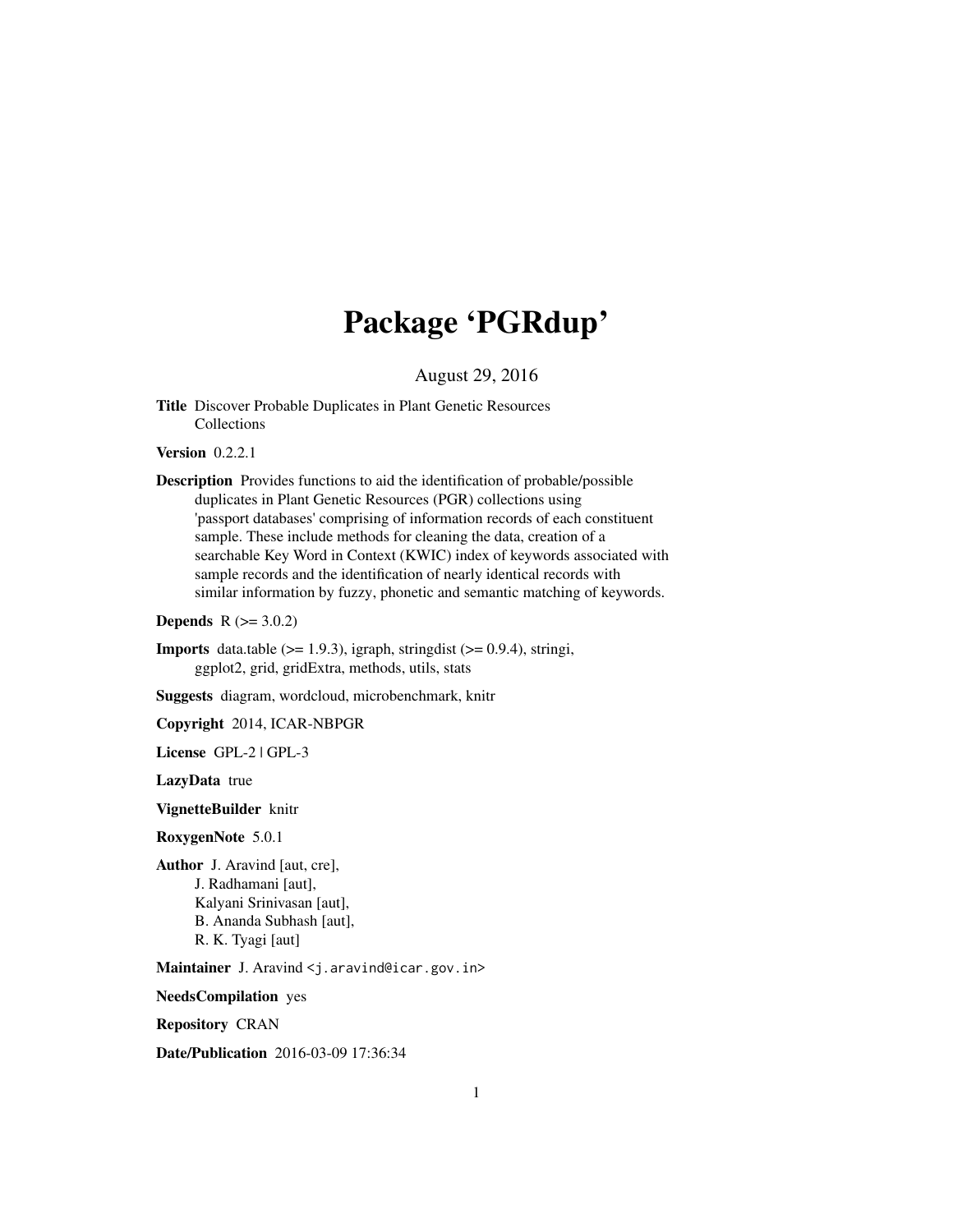# <span id="page-1-0"></span>R topics documented:

|       | $\overline{2}$ |
|-------|----------------|
|       | 3              |
|       | 5              |
|       | 6              |
|       | -8             |
|       | -9             |
|       |                |
|       |                |
|       |                |
|       |                |
|       |                |
|       |                |
|       |                |
|       |                |
|       |                |
|       |                |
|       |                |
|       |                |
|       |                |
|       |                |
| Index | 36             |
|       |                |

PGRdup-package *The PGRdup Package*

# Description

Functions to facilitate genebank managers in the identification of probable duplicate accessions from plant genetic resources (PGR) passport databases.

# Author(s)

J Aravind <aravindj@nbpgr.ernet.in> J Radhamani <radhamani@nbpgr.ernet.in> Kalyani Srinivasan <kalyani@nbpgr.ernet.in> B Ananda Subhash <anandasubhash@gmail.com> RK Tyagi <rktyagi@nbpgr.ernet.in>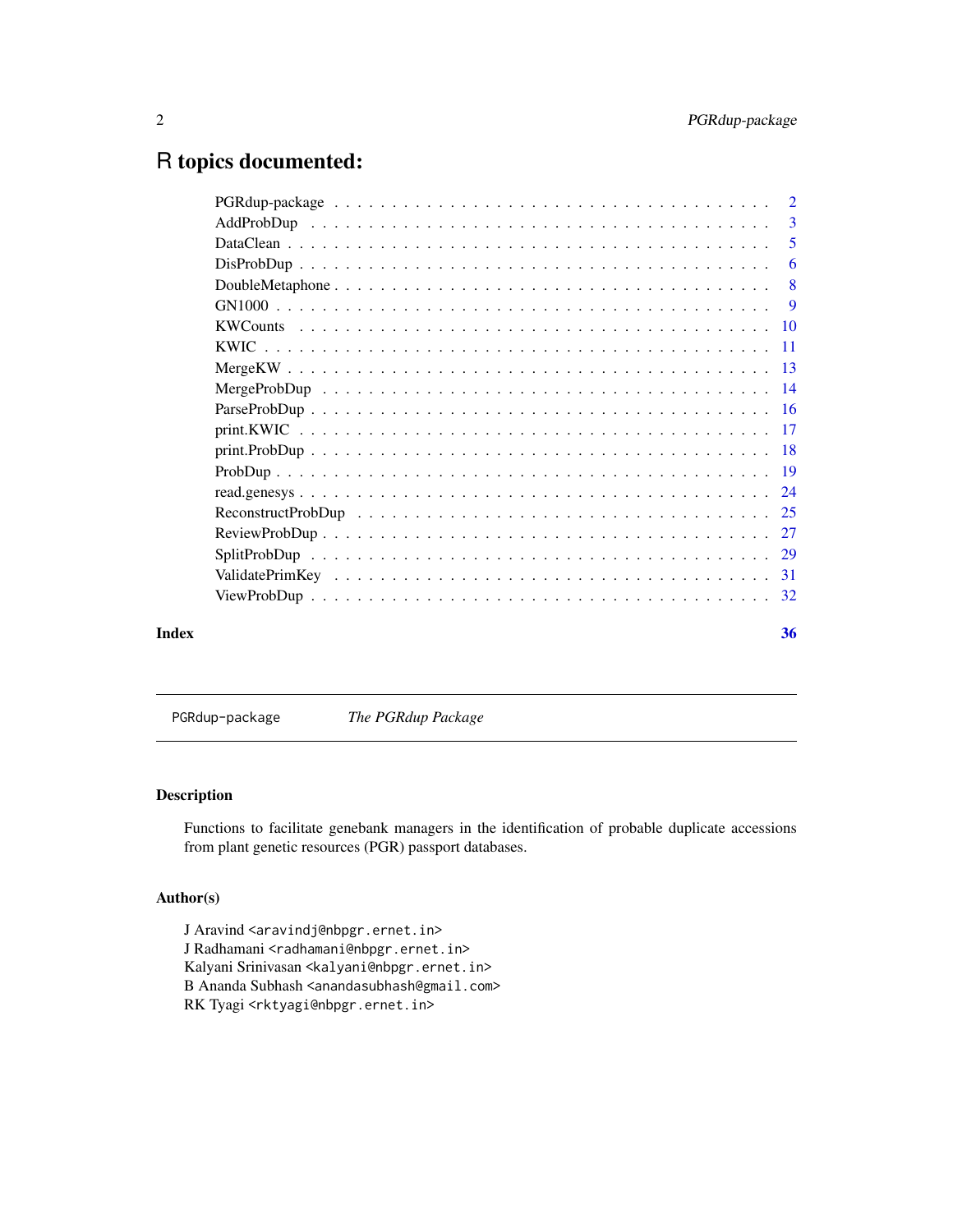<span id="page-2-1"></span><span id="page-2-0"></span>

#### Description

AddProbDup adds the fuzzy, phonetic and semantic probable duplicates sets data fields from an object of class ProbDup to the original PGR passport database.

#### Usage

```
AddProbDup(pdup, db, addto = c("I", "II"), max.count = 30)
```
#### Arguments

| pdup      | An object of class ProbDup.                                                                                   |  |
|-----------|---------------------------------------------------------------------------------------------------------------|--|
| db        | A data frame of the PGR passport database.                                                                    |  |
| addto     | Either "I" or "II" indicating the database to which the data.fields are to be<br>added (see <b>Details</b> ). |  |
| max.count | The maximum count of probable duplicate sets whose information is to be re-<br>trieved.                       |  |

#### Details

This function helps to add information associated with identified fuzzy, phonetic and semantic probable duplicate sets using the [ProbDup](#page-18-1) function to the original PGR passport database. Associated data fields such as SET\_NO, ID and IDKW are added based on the PRIM\_ID field(column).

In case more than one KWIC index was used to generate the object of class ProbDup, the argument addto can be used to specify to which database the data fields are to be added. The default "I" indicates the database from which the first KWIC index was created and "II" indicates the database from which the second index was created.

#### Value

A data frame of the PGR passport database with the probable duplicate sets fields added.

#### Note

When any primary ID/key records in the fuzzy, phonetic or semantic duplicate sets are found to be missing from the original database db, then they are ignored and only the matching records are considered for adding the information with a warning.

This may be due to data standardization of the primary ID/key field using the function [DataClean](#page-4-1) before creation of the KWIC index and subsequent identification of probable duplicate sets. In such a case, it is recommended to use an identical data standardization operation on the database db before running this function.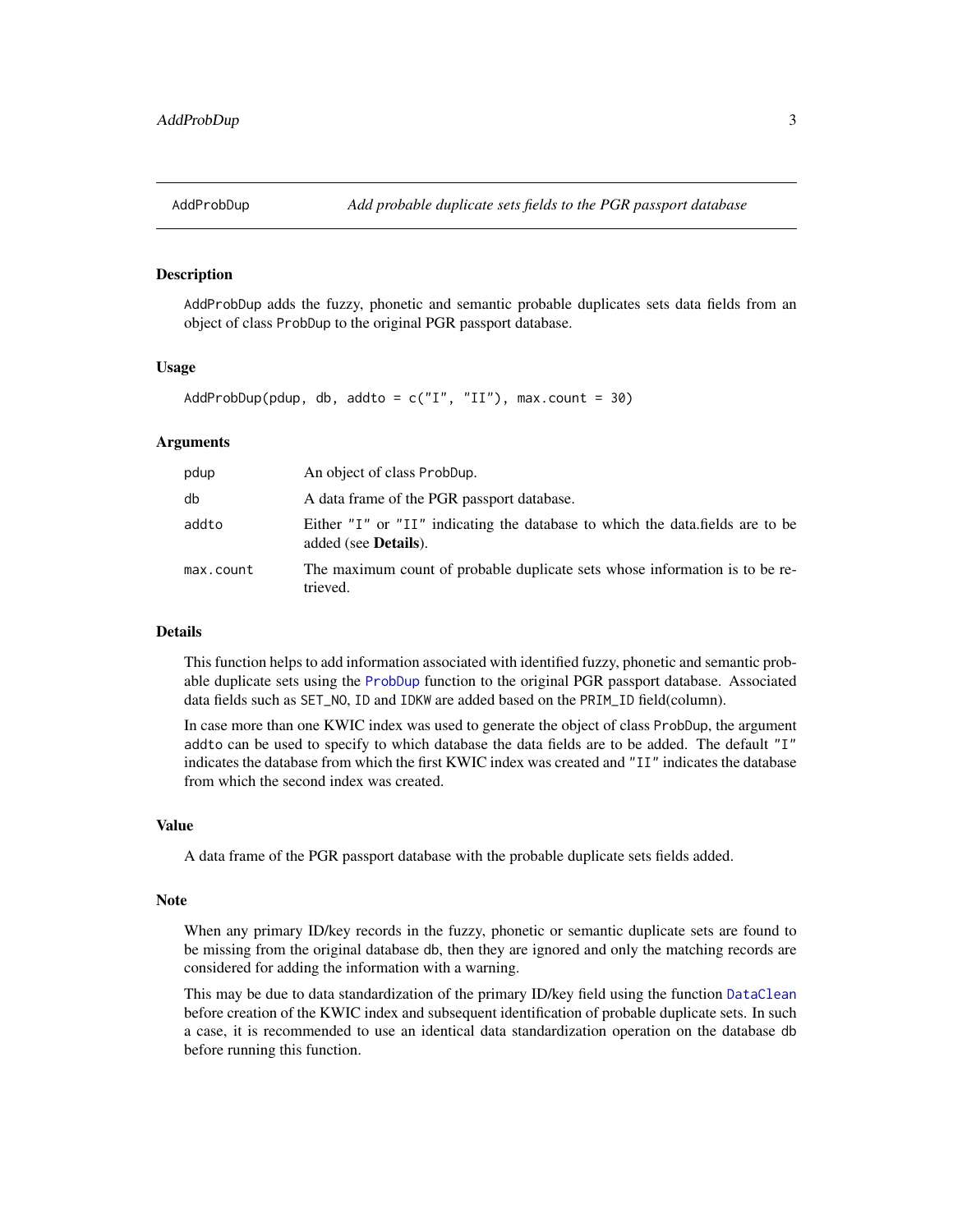#### <span id="page-3-0"></span>See Also

[DataClean](#page-4-1), [KWIC](#page-10-1), [ProbDup](#page-18-1)

```
## Not run:
#' # Load PGR passport database
GN <- GN1000
# Specify as a vector the database fields to be used
GNfields <- c("NationalID", "CollNo", "DonorID", "OtherID1", "OtherID2")
# Clean the data
GN[GNfields] <- lapply(GN[GNfields], function(x) DataClean(x))
y1 <- list(c("Gujarat", "Dwarf"), c("Castle", "Cary"), c("Small", "Japan"),
c("Big", "Japan"), c("Mani", "Blanco"), c("Uganda", "Erect"),
c("Mota", "Company"))
y2 <- c("Dark", "Light", "Small", "Improved", "Punjab", "SAM")
y3 <- c("Local", "Bold", "Cary", "Mutant", "Runner", "Giant", "No.",
        "Bunch", "Peanut")
GN[GNfields] <- lapply(GN[GNfields], function(x) MergeKW(x, y1, delim = c("space", "dash")))
GN[GNfields] <- lapply(GN[GNfields], function(x) MergePrefix(x, y2, delim = c("space", "dash")))
GN[GNfields] \leftarrow \text{lapply}(GN[GNfields], function(x) \text{ MergeSuffix}(x, y3, \text{ delim} = c("space", "dash"))# Generate KWIC index
GNKWIC <- KWIC(GN, GNfields)
# Specify the exceptions as a vector
exep <- c("A", "B", "BIG", "BOLD", "BUNCH", "C", "COMPANY", "CULTURE",
         "DARK", "E", "EARLY", "EC", "ERECT", "EXOTIC", "FLESH", "GROUNDNUT",
         "GUTHUKAI", "IMPROVED", "K", "KUTHUKADAL", "KUTHUKAI", "LARGE",
         "LIGHT", "LOCAL", "OF", "OVERO", "P", "PEANUT", "PURPLE", "R",
         "RED", "RUNNER", "S1", "SAM", "SMALL", "SPANISH", "TAN", "TYPE",
         "U", "VALENCIA", "VIRGINIA", "WHITE")
# Specify the synsets as a list
syn <- list(c("CHANDRA", "AH114"), c("TG1", "VIKRAM"))
# Fetch probable duplicate sets
GNdup <- ProbDup(kwic1 = GNKWIC, method = "a", excep = exep, fuzzy = TRUE,
                 phonetic = TRUE, encoding = "primary",
                 semantic = TRUE, syn = syn)
# Add the duplicates sets to the original database
GNwithdup \le - AddProbDup(pdup = GNdup, db = GN1000, addto = "I")
## End(Not run)
```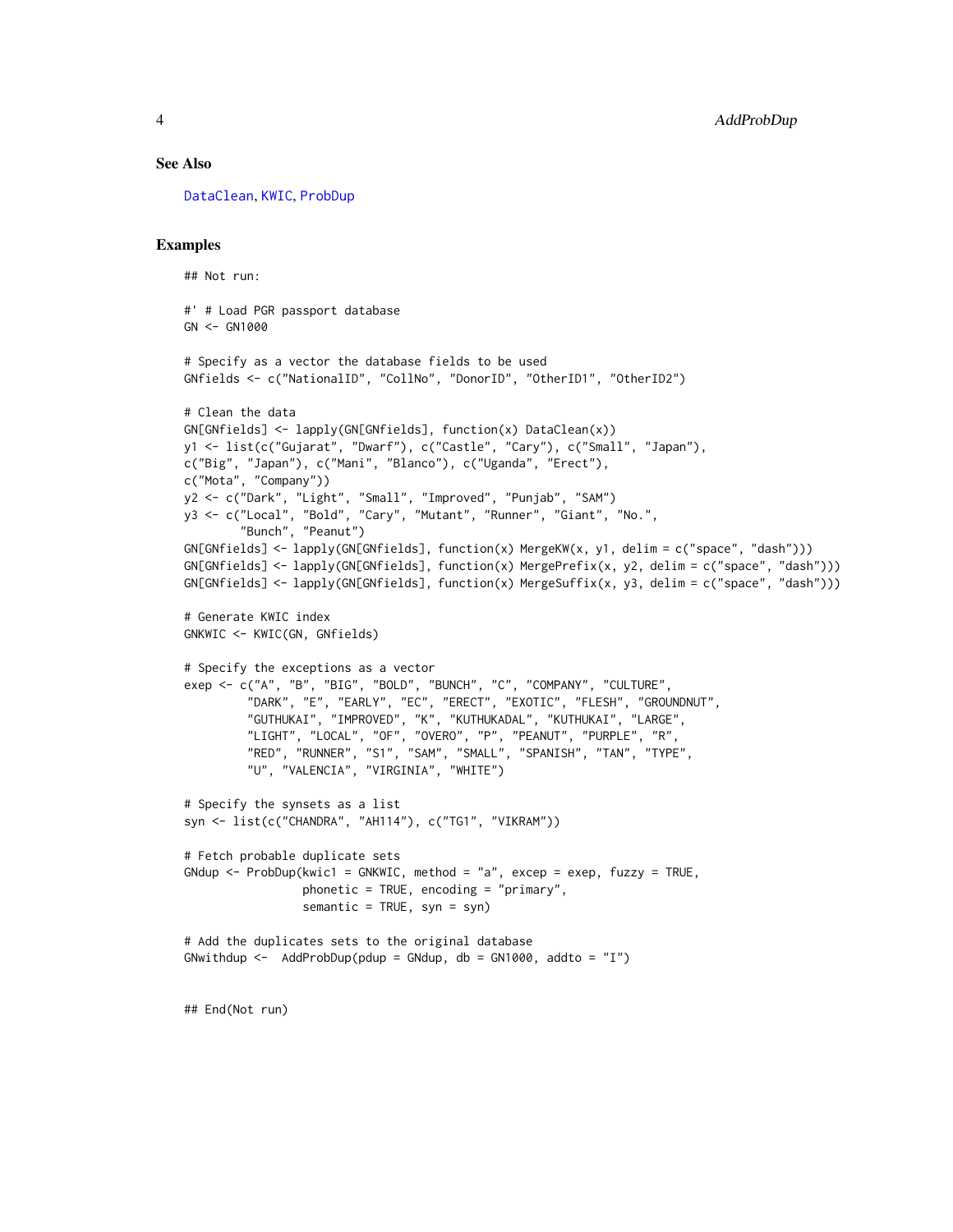<span id="page-4-1"></span><span id="page-4-0"></span>

#### Description

DataClean cleans the data in a character vector according to the conditions in the arguments.

# Usage

```
DataClean(x, fix.comma = TRUE, fix.semcol = TRUE, fix.co1 = TRUE,fix.bracket = TRUE, fix.punct = TRUE, fix.space = TRUE,
  fix.sep = TRUE, fix.leadzero = TRUE)
```
# Arguments

| $\mathsf{x}$ | A character vector. If not, coerced to character by as, character.                                                                       |
|--------------|------------------------------------------------------------------------------------------------------------------------------------------|
| fix.comma    | logical. If TRUE, all the commas are replaced by space (see Details).                                                                    |
| fix.semcol   | logical. If TRUE, all the semicolons are replaced by space (see <b>Details</b> ).                                                        |
| fix.col      | logical. If TRUE, all the colons are replaced by space (see <b>Details</b> ).                                                            |
| fix.bracket  | logical. If TRUE, all the brackets are replaced by space (see <b>Details</b> ).                                                          |
| fix.punct    | logical. If TRUE, all punctuation characters are removed (see Details).                                                                  |
| fix.space    | logical. If TRUE, all space characters are replaced by space and multiple spaces<br>are converted to single space (see <b>Details</b> ). |
| fix.sep      | logical. If TRUE, space between alphabetic characters followed by digits is re-<br>moved (see <b>Details</b> ).                          |
| fix.leadzero | logical. If TRUE, leading zeros are removed (see <b>Details</b> ).                                                                       |
|              |                                                                                                                                          |

# Details

This function aids in standardization and preparation of the PGR passport data for creation of a KWIC index with [KWIC](#page-10-1) function and the identification of probable duplicate accessions by the [ProbDup](#page-18-1) function. It cleans the character strings in passport data fields(columns) specified as the input character vector x according to the conditions in the arguments in the same order. If the input vector x is not of type character, it is coerced to a character vector.

This function is designed particularly for use with fields corresponding to accession names such as accession ids, collection numbers, accession names etc. It is essentially a wrapper around the [gsub](#page-0-0) base function with [regex](#page-0-0) arguments. It also converts all strings to upper case and removes leading and trailing spaces.

Commas, semicolons and colons which are sometimes used to separate multiple strings or names within the same field can be replaced with a single space using the logical arguments fix.comma, fix.semcol and fix.col respectively.

Similarly the logical argument fix.bracket can be used to replace all brackets including parenthesis, square brackets and curly brackets with space.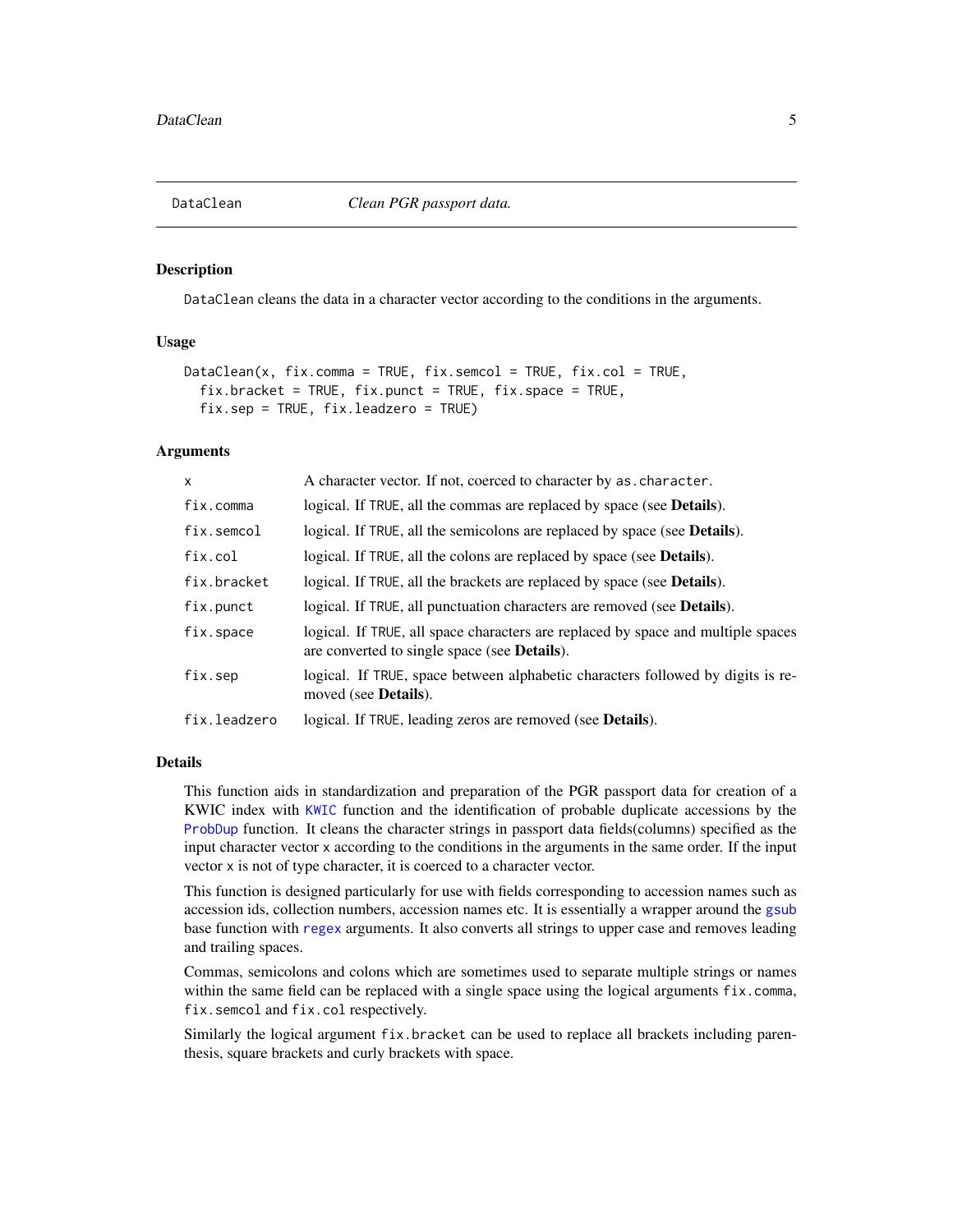<span id="page-5-0"></span>The logical argument fix.punct can be used to remove all punctuation from the data.

fix.space can be used to convert all space characters such as tab, newline, vertical tab, form feed and carriage return to spaces and finally convert multiple spaces to single space.

fix.sep can be used to merge together accession identifiers composed of alphabetic characters separated from as series of digits by a space character. For example IR 64, PUSA 256 etc.

fix.leadzero can be used to remove leading zeros from accession name fields to facilitate matching to identify probable duplicates. e.g. IR0064 -> IR64

### Value

A character vector with the cleaned data converted to upper case. NAs if any are converted to blank strings.

#### See Also

[gsub](#page-0-0), [regex](#page-0-0), [MergeKW](#page-12-1), [KWIC](#page-10-1), [ProbDup](#page-18-1)

#### Examples

```
names <- c("S7-12-6", "ICG-3505", "U 4-47-18;EC 21127", "AH 6481", "RS 1",
           "AK 12-24", "2-5 (NRCG-4053)", "T78, Mwitunde", "ICG 3410",
           "#648-4 (Gwalior)", "TG4;U/4/47/13", "EC0021003")
DataClean(names)
```
<span id="page-5-1"></span>DisProbDup *Get disjoint probable duplicate sets*

#### Description

DisProbDup finds and joins intersecting sets in an object of class ProbDup to get disjoint probable duplicate sets.

#### Usage

```
DisProbDup(pdup, combine = c("F", "P", "S"))
```
#### Arguments

| pdup    | An object of class ProbDup.                                                                                                                                                                      |  |
|---------|--------------------------------------------------------------------------------------------------------------------------------------------------------------------------------------------------|--|
| combine | A character vector indicating the type of sets to be considered together for re-<br>trieving disjoint sets. If NULL, then disjoint sets within each type are retrieved<br>(see <b>Details</b> ). |  |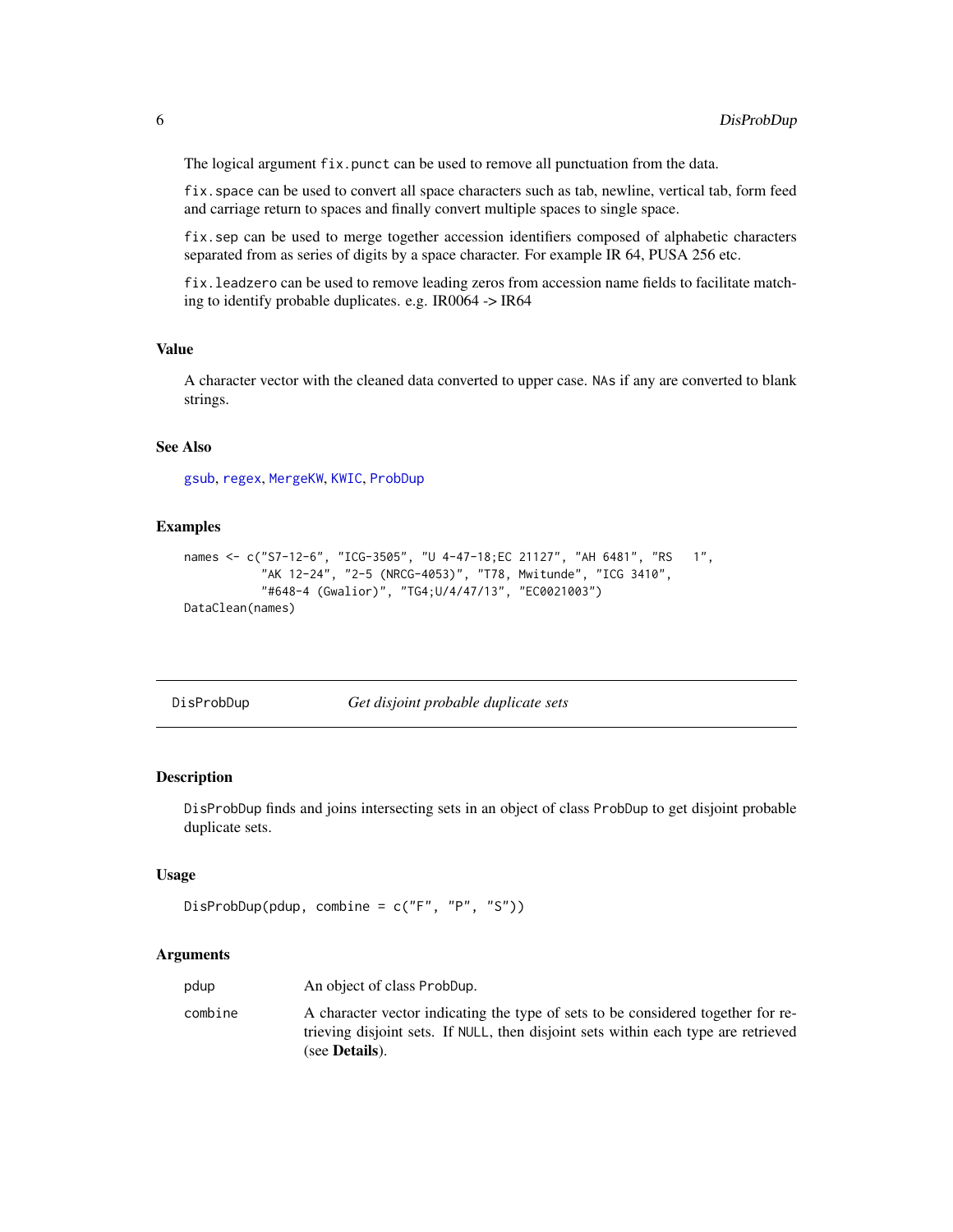# <span id="page-6-0"></span>DisProbDup 7

#### Details

This function considers the accession primary keys/IDs for finding intersecting sets and subsequently joins them to retrieve disjoint sets. These operations are implemented utilizing the [igraph](#page-0-0) package functions.

Disjoint sets are retrieved either individually for each type of probable duplicate sets or considering all type of sets simultaneously. In case of the latter, the disjoint of all the type of sets alone are returned in the output as an additional data frame DisjointDuplicates in an object of class ProbDup

#### Value

Returns an object of class ProbDup with either the disjoint sets within each type - FuzzyDuplicates, PhoneticDuplicates and SemanticDuplicates when combine = NULL or the combined disjoint duplicate sets as an additional element DisjointDupicates according to the choice specified in the argument combine.

# See Also

#### [ProbDup](#page-18-1)

# Examples

## Not run: # Load PGR passport database  $GN < -$  GN1000 # Specify as a vector the database fields to be used GNfields <- c("NationalID", "CollNo", "DonorID", "OtherID1", "OtherID2") # Clean the data GN[GNfields] <- lapply(GN[GNfields], function(x) DataClean(x)) y1 <- list(c("Gujarat", "Dwarf"), c("Castle", "Cary"), c("Small", "Japan"), c("Big", "Japan"), c("Mani", "Blanco"), c("Uganda", "Erect"), c("Mota", "Company")) y2 <- c("Dark", "Light", "Small", "Improved", "Punjab", "SAM") y3 <- c("Local", "Bold", "Cary", "Mutant", "Runner", "Giant", "No.", "Bunch", "Peanut") GN[GNfields] <- lapply(GN[GNfields], function(x) MergeKW(x, y1, delim = c("space", "dash"))) GN[GNfields] <- lapply(GN[GNfields], function(x) MergePrefix(x, y2, delim = c("space", "dash"))) GN[GNfields] <- lapply(GN[GNfields], function(x) MergeSuffix(x, y3, delim = c("space", "dash"))) # Generate KWIC index GNKWIC <- KWIC(GN, GNfields) # Specify the exceptions as a vector exep <- c("A", "B", "BIG", "BOLD", "BUNCH", "C", "COMPANY", "CULTURE", "DARK", "E", "EARLY", "EC", "ERECT", "EXOTIC", "FLESH", "GROUNDNUT", "GUTHUKAI", "IMPROVED", "K", "KUTHUKADAL", "KUTHUKAI", "LARGE", "LIGHT", "LOCAL", "OF", "OVERO", "P", "PEANUT", "PURPLE", "R", "RED", "RUNNER", "S1", "SAM", "SMALL", "SPANISH", "TAN", "TYPE",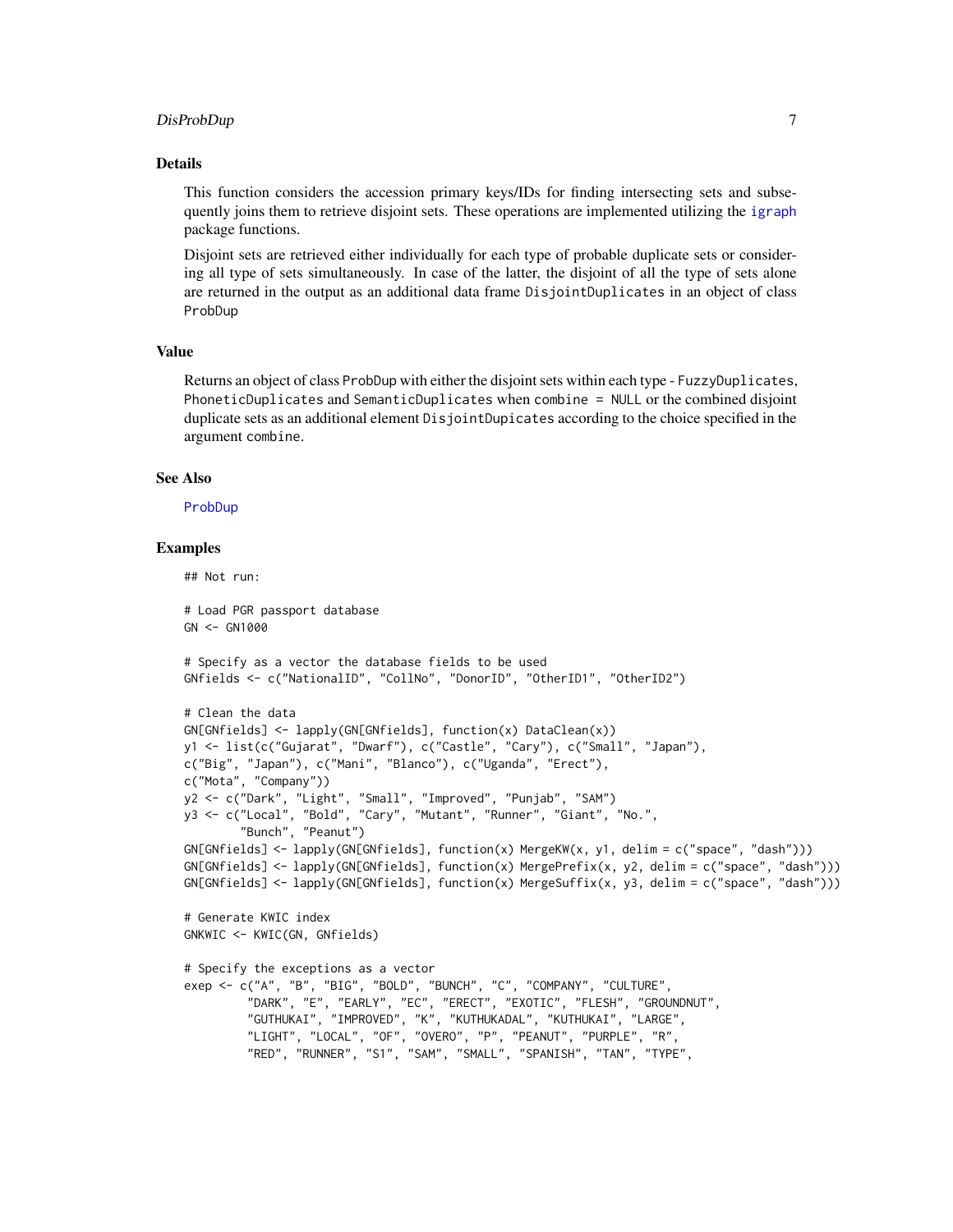```
"U", "VALENCIA", "VIRGINIA", "WHITE")
# Specify the synsets as a list
syn <- list(c("CHANDRA", "AH114"), c("TG1", "VIKRAM"))
# Fetch probable duplicate sets
GNdup <- ProbDup(kwic1 = GNKWIC, method = "a", excep = exep, fuzzy = TRUE,
                 phonetic = TRUE, encoding = "primary",
                 semantic = TRUE, syn = syn)
lapply(GNdup, dim)
# Get disjoint probable duplicate sets of each kind
disGNdup1 <- DisProbDup(GNdup, combine = NULL)
lapply(disGNdup1, nrow)
# Get disjoint probable duplicate sets combining all the kinds of sets
disGNdup2 <- DisProbDup(GNdup, combine = c("F", "P", "S"))
lapply(disGNdup2, nrow)
## End(Not run)
```
<span id="page-7-1"></span>DoubleMetaphone *Double Metaphone Phonetic Algorithm*

#### Description

DoubleMetaphone converts strings to double metaphone phonetic codes.

#### Usage

```
DoubleMetaphone(str)
```
#### Arguments

str A character vector whose strings are to be encoded by double metaphone algorithm.

#### Details

An implementation of the Double Metaphone phonetic algorithm in R. The presence of non-ASCII characters is detected and indicated as a warning.

### Value

Returns a list with two character vectors of the same length as the input vector. The first character vector contains the primary double metaphone encodings, while the second character vector contains the alternate encodings.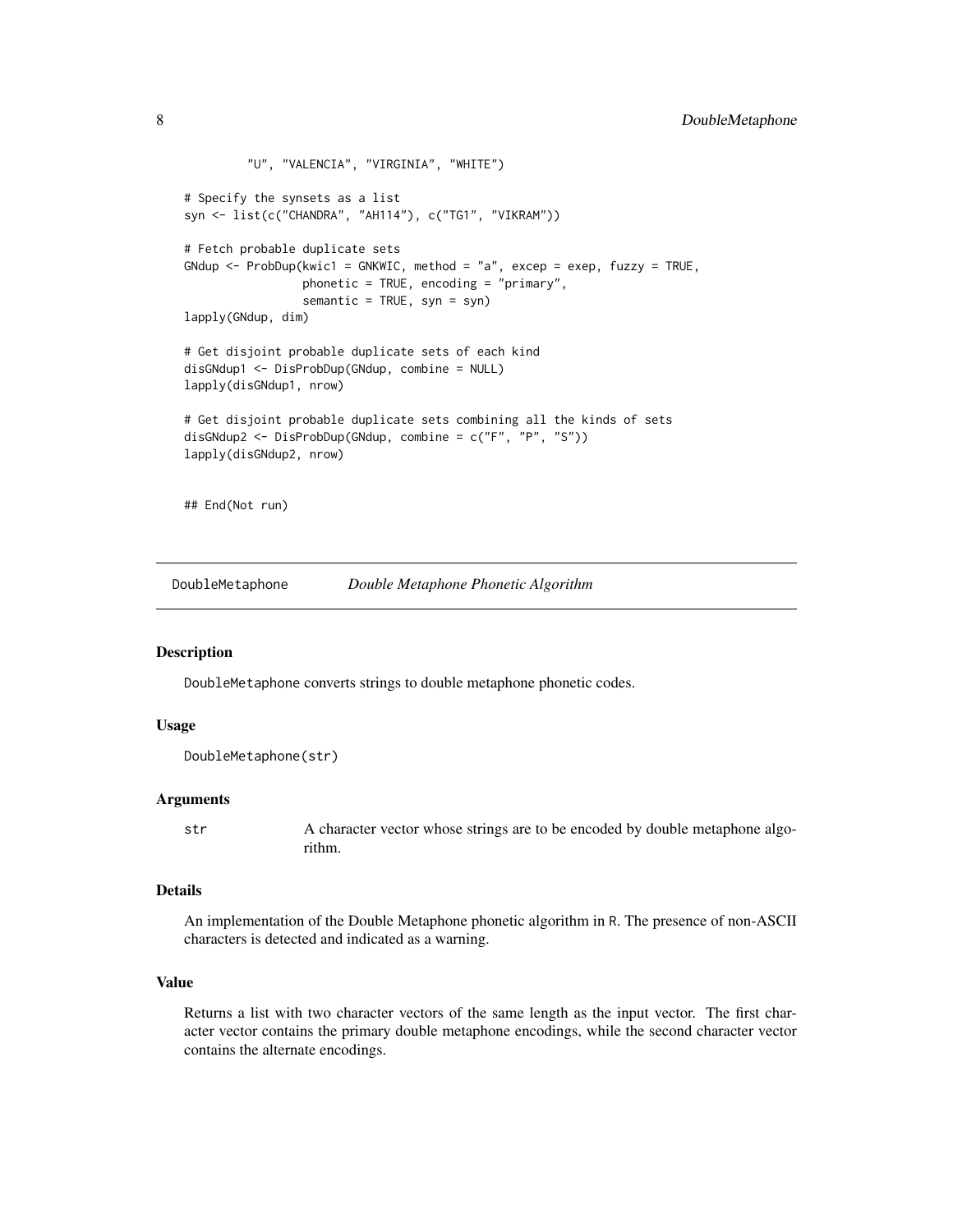#### <span id="page-8-0"></span>GN1000 9

#### Acknowledgement

The C code for the double metaphone algorithm was adapted from Maurice Aubrey's perl module hosted at the gitpan/Text-DoubleMetaphone [public github library](https://github.com/gitpan/Text-DoubleMetaphone/blob/master/double_metaphone.c) along with the corresponding [license information.](https://github.com/gitpan/Text-DoubleMetaphone/blob/master/README)

# Note

In case of non-ASCII characters in strings, a warning is issued.

# References

Philips, L. (2000). The double metaphone search algorithm. C/C++ users journal, 18(6), 38-43.

#### See Also

[phonetic](#page-0-0), [phonetics](#page-0-0)

#### Examples

```
# Return the primary and secondary Double Metaphone encodings for a character vector.
str1 <- c("Jyothi", "Jyoti")
str2 <- c("POLLACHI", "BOLLACHI")
DoubleMetaphone(str1)
DoubleMetaphone(str2)
## Not run:
# Issue a warning in case of non-ASCII characters.
str3 <- c("J\xf5geva", "Jogeva")
DoubleMetaphone(str3)
## End(Not run)
```
GN1000 *Sample groundnut PGR passport data*

# Description

Sample PGR passport data of 1000 groundnut accessions held in the Indian National Genebank at National Bureau of Plant Genetic Resources (NBPGR), New Delhi.

#### Usage

data(GN1000)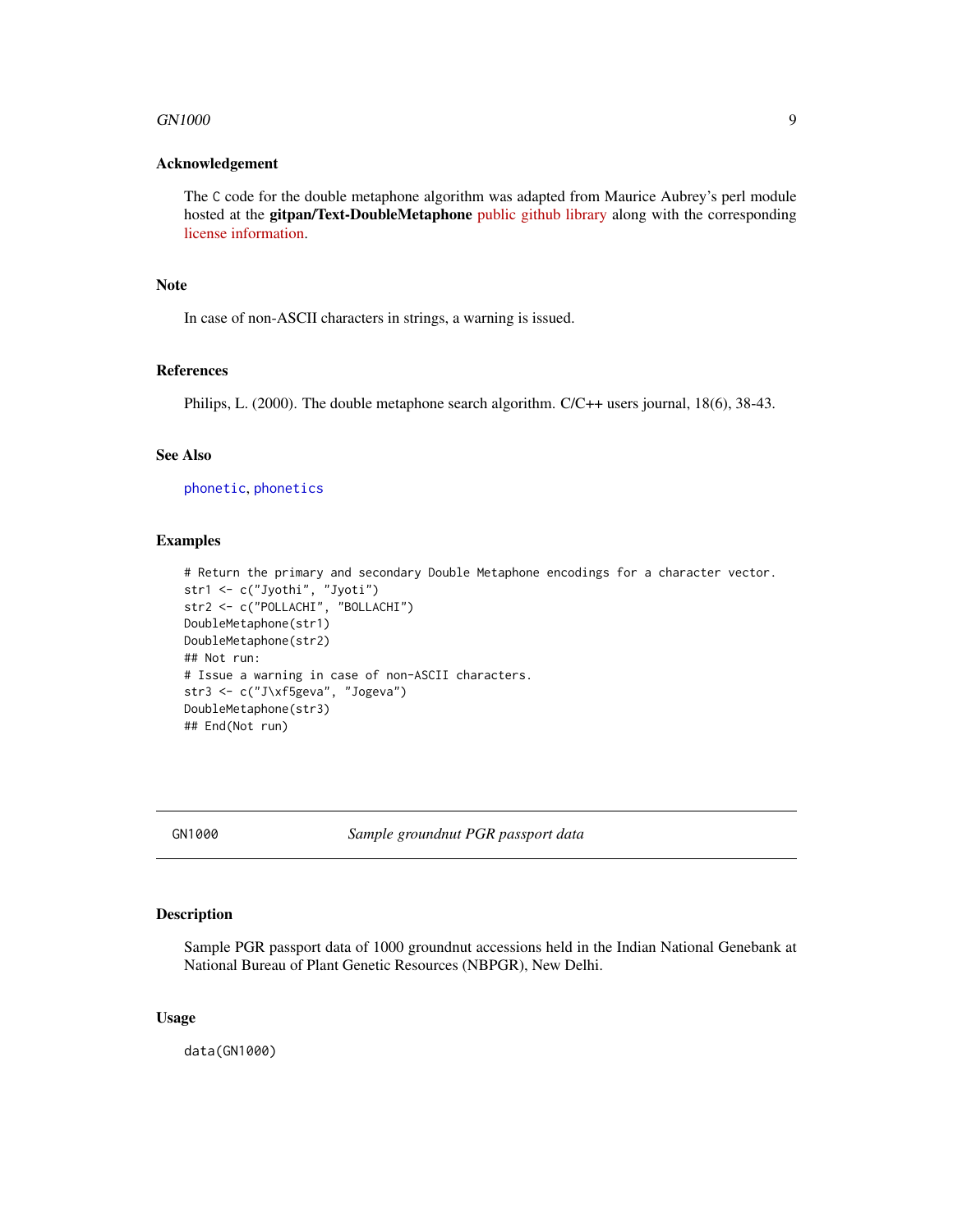# <span id="page-9-0"></span>Format

A data frame having 1000 records with the following 10 columns(fields):

- CommonName : Common name
- BotanicalName : Botanical name
- NationalID : NBPGR National identifier
- CollNo : Collector number
- DonorID : Donor ID
- OtherID1 : Other ID field 1
- OtherID2 : Other ID field 2
- BioStatus : Biological status
- SourceCountry : Country of origin
- TransferYear : Year of transfer

# See Also

<http://www.nbpgr.ernet.in:8080/PGRPortal/>

KWCounts *Generate keyword counts*

#### Description

KWCounts generates keyword counts from PGR passport database fields(columns).

# Usage

```
KWCounts(x, fields, excep)
```
# Arguments

| $\mathsf{x}$ | A data frame.                                                                                                                                                                                                 |
|--------------|---------------------------------------------------------------------------------------------------------------------------------------------------------------------------------------------------------------|
| fields       | A character vector with the names of fields (columns) of the data frame from<br>which KWIC index is to be generated. The first field is considered as the primary<br>key or identifier (see <b>Details</b> ). |
| excep        | A vector of the keywords not to be considered for the counts (see <b>Details</b> ).                                                                                                                           |

#### Details

This function computes the keyword counts from PGR passport database fields(columns) specified in the fields argument. The first field is considered as the primary key or identifier and is not used for counting the keywords. Any strings given in the excep argument are ignored for generating the counts.

The keyword counts can give a rough indication of the completeness of the data in the database fields being used for identification of probable duplicates.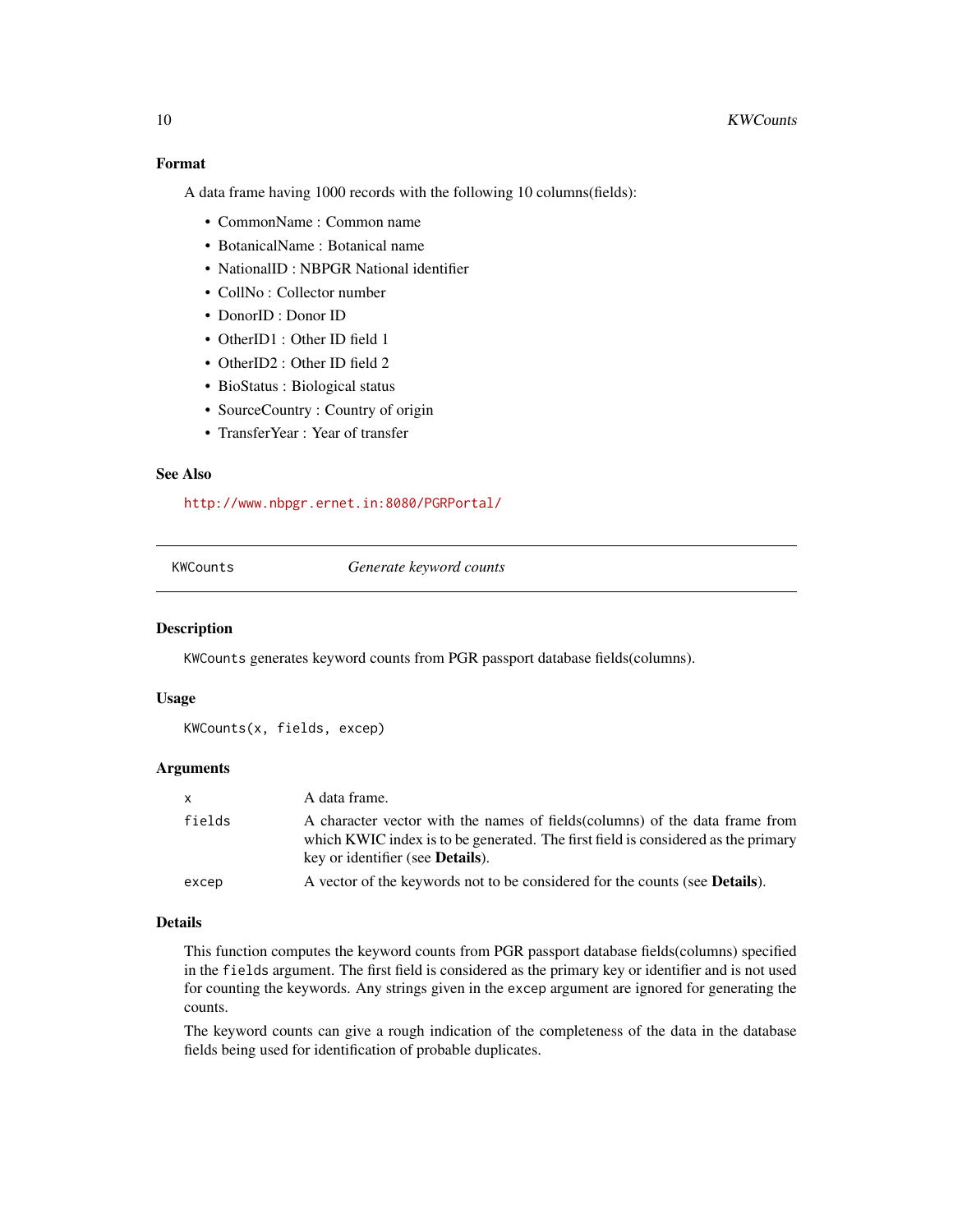#### <span id="page-10-0"></span>KWIC  $\sim$  11

# Value

A data frame with the keyword counts for each record.

#### See Also

[stri\\_count](#page-0-0)

# Examples

```
# Load PGR passport database
GN < - GN1000# Specify database fields to use as a vector
GNfields <- c("NationalID", "CollNo", "DonorID", "OtherID1", "OtherID2")
# Specify the exceptions as a vector
exep <- c("A", "B", "BIG", "BOLD", "BUNCH", "C", "COMPANY", "CULTURE",
         "DARK", "E", "EARLY", "EC", "ERECT", "EXOTIC", "FLESH", "GROUNDNUT",
         "GUTHUKAI", "IMPROVED", "K", "KUTHUKADAL", "KUTHUKAI", "LARGE",
         "LIGHT", "LOCAL", "OF", "OVERO", "P", "PEANUT", "PURPLE", "R",
         "RED", "RUNNER", "S1", "SAM", "SMALL", "SPANISH", "TAN", "TYPE",
         "U", "VALENCIA", "VIRGINIA", "WHITE")
# Compute the keyword counts
GNKWCouts <- KWCounts(GN, GNfields, exep)
# Plot the keyword counts
bp <- barplot(table(GNKWCouts$COUNT),
              xlab = "Word count", ylab = "Frequency", col = "#CD5555")
text(bp, 0, table(GNKWCouts$COUNT),cex=1,pos=3)
```
KWIC *Create a KWIC Index*

# Description

KWIC creates a Keyword in Context index from PGR passport database fields.

#### Usage

 $KWIC(x, fields, min.freq = 10)$ 

#### Arguments

| X.       | A data frame from which KWIC index is to be generated.                                                                                                                                                        |  |
|----------|---------------------------------------------------------------------------------------------------------------------------------------------------------------------------------------------------------------|--|
| fields   | A character vector with the names of fields (columns) of the data frame from<br>which KWIC index is to be generated. The first field is considered as the primary<br>key or identifier (see <b>Details</b> ). |  |
| min.freq | Frequency of keywords are not computed if below min. freq. Default is 10.                                                                                                                                     |  |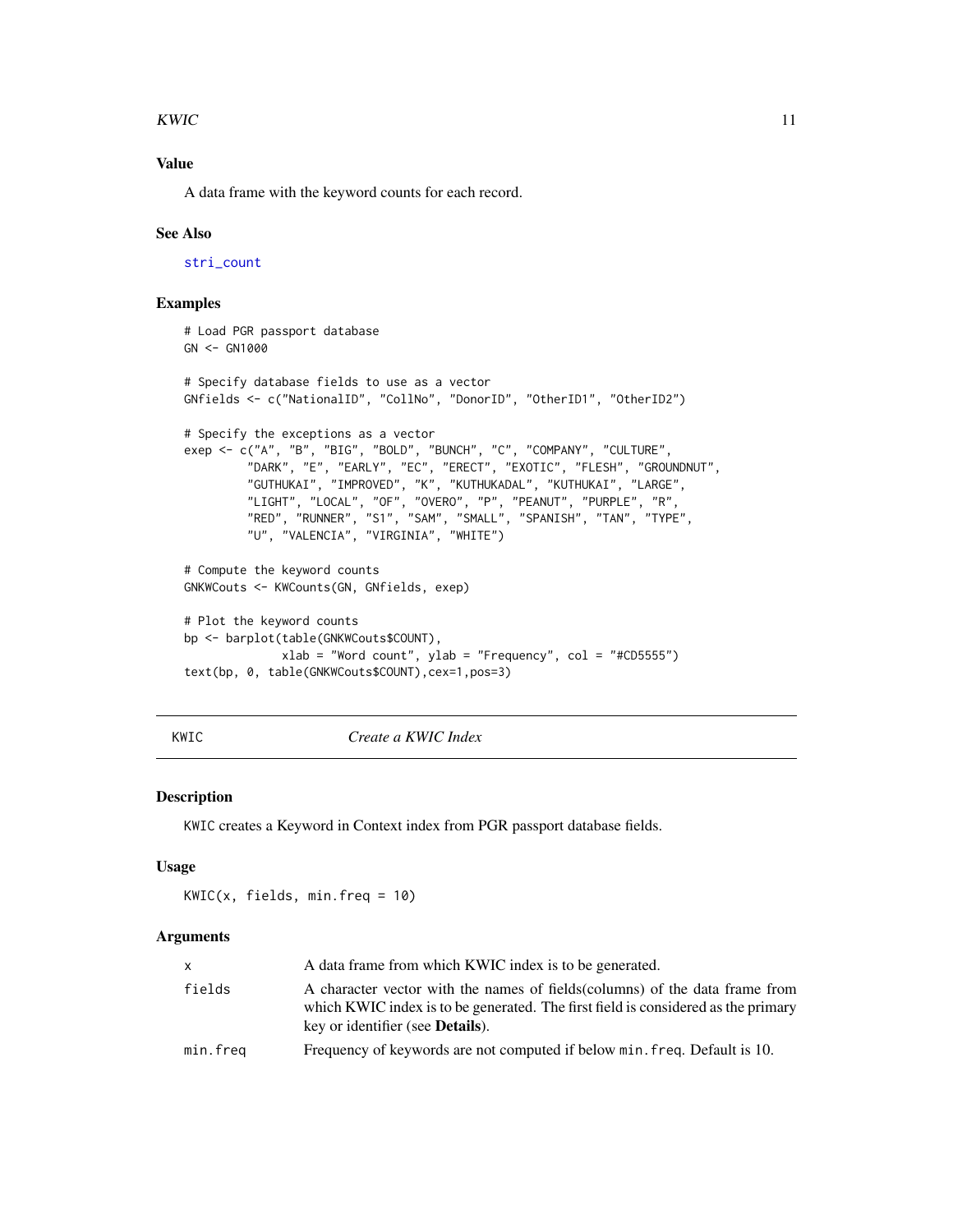# <span id="page-11-0"></span>Details

The function generates a Keyword in Context index from a data frame of a PGR passport database based on the fields(columns) stated in the arguments, using [data.table](#page-0-0) package.

The first element of vector fields is considered as the primary key or identifier which uniquely identifies all rows in the data frame.

Cleaning of the data the input fields(columns) using the [DataClean](#page-4-1) function with appropriate arguments is suggested before running this function.

### Value

A list of class KWIC containing the following components:

| KWIC   | The KWIC index in the form of a data frame.                                                          |
|--------|------------------------------------------------------------------------------------------------------|
|        | KeywordFreq A data frame of the keywords detected with frequency greater than min. freq.             |
| Fields | A character vector with the names of the PGR database fields from which the keywords were extracted. |

# References

Knupffer, H. (1988). The European Barley Database of the ECP/GR: an introduction. Die Kulturpflanze, 36(1), 135-162.

Knupffer, H., Frese, L., & Jongen, M. W. M. (1997). Using central crop databases: searching for duplicates and gaps. In: E. Lipman, M. W. M. Jongen, T. J. L. van Hintum, T. Gass, and L. Maggioni (Eds.), Central Crop Databases: Tools for Plant Genetic Resources Management (pp. 67- 77). Rome, Italy: International Plant Genetic Resources Institute/ Wageningen, The Netherlands: Centre for Genetic Resources.

# See Also

[data.table](#page-0-0), [print.KWIC](#page-16-1)

```
# Load PGR passport database
GN <- GN1000
# Specify as a vector the database fields to be used
GNfields <- c("NationalID", "CollNo", "DonorID", "OtherID1", "OtherID2")
# Clean the data
GN[GNfields] <- lapply(GN[GNfields], function(x) DataClean(x))
## Not run:
# Generate KWIC index
GNKWIC <- KWIC(GN, GNfields)
GNKWIC
```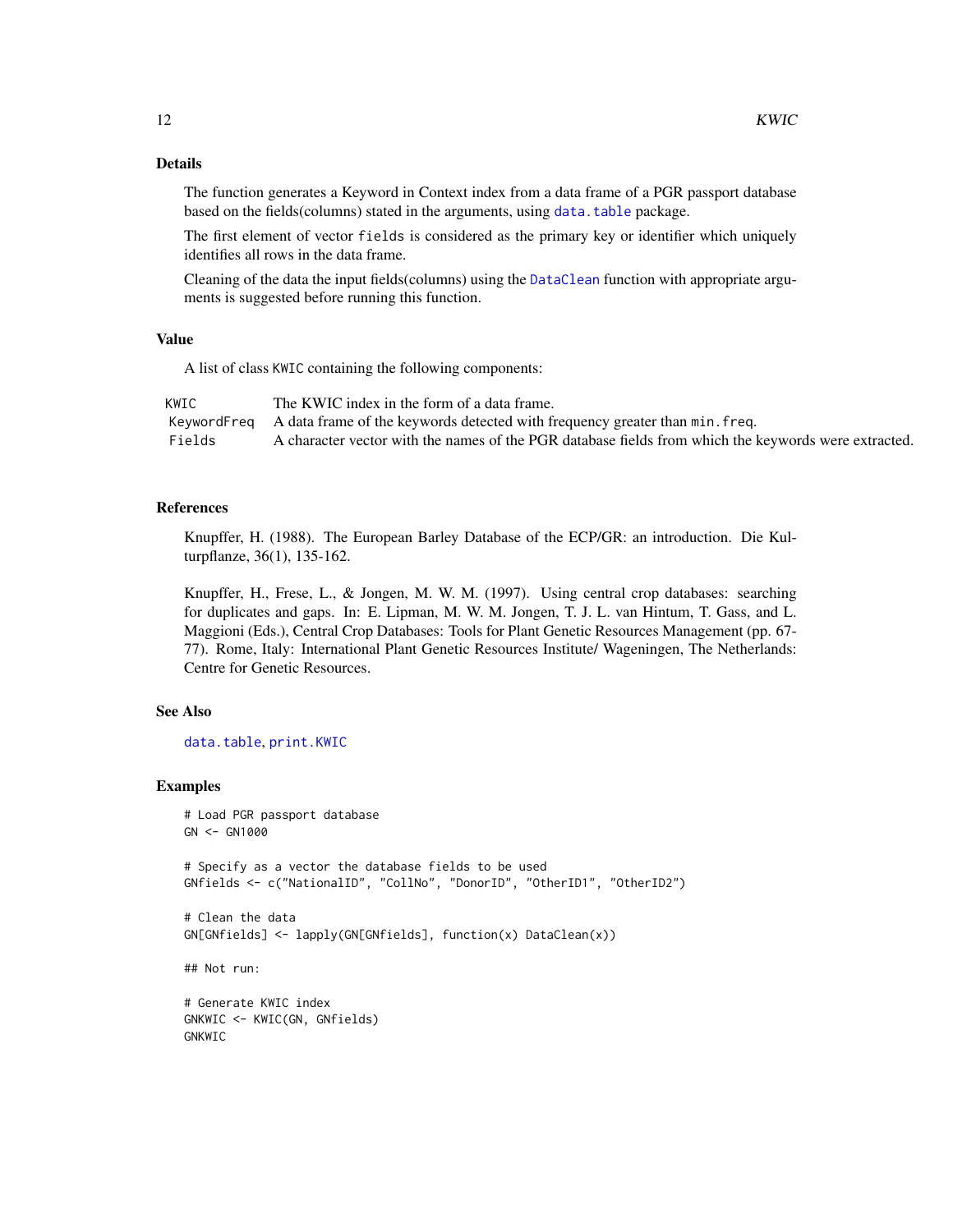#### <span id="page-12-0"></span> $MergeKW$  13

```
# Retrieve the KWIC index from the KWIC object
KWIC <- GNKWIC[[1]]
# Retrieve the keyword frequencies from the KWIC object
KeywordFreq <- GNKWIC[[2]]
# Show error in case of duplicates and NULL values
# in the primary key/ID field "NationalID"
GN[1001:1005,] <- GN[1:5,]
GN[1001,3] <- ""
GNKWIC <- KWIC(GN, GNfields)
## End(Not run)
```
<span id="page-12-1"></span>MergeKW *Merge keyword strings*

#### Description

These functions merge keyword strings separated by delimiters such as space, period or dash in a character vector into single keyword strings.

#### Usage

```
MergeKW(x, y, delim = c("space", "dash", "period"))
MergePrefix(x, y, delim = c("space", "dash", "period"))
MergeSuffix(x, y, delim = c("space", "dash", "period"))
```
# Arguments

| <b>X</b> | A character vector. If not, coerced to character by as, character.                                                                                                                                                                                                                            |  |
|----------|-----------------------------------------------------------------------------------------------------------------------------------------------------------------------------------------------------------------------------------------------------------------------------------------------|--|
| У        | A list of character vectors with pairs of strings that are to be merged (for MergeKW)<br>or a character vector of strings which are to be merged to succeeding string (for<br>MergePrefix) or the preceding string (for MergeSuffix). If not of type charac-<br>ter, coerced by as character. |  |
| delim    | Delimiting characters to be removed between keywords.                                                                                                                                                                                                                                         |  |

#### Details

These functions aid in standardization of relevant data fields(columns) in PGR passport data for creation of a KWIC index with [KWIC](#page-10-1) function and subsequent identification of probable duplicate accessions by the [ProbDup](#page-18-1) function.

It is recommended to run this function before using the [DataClean](#page-4-1) function on the relevant data fields(columns) of PGR passport databases.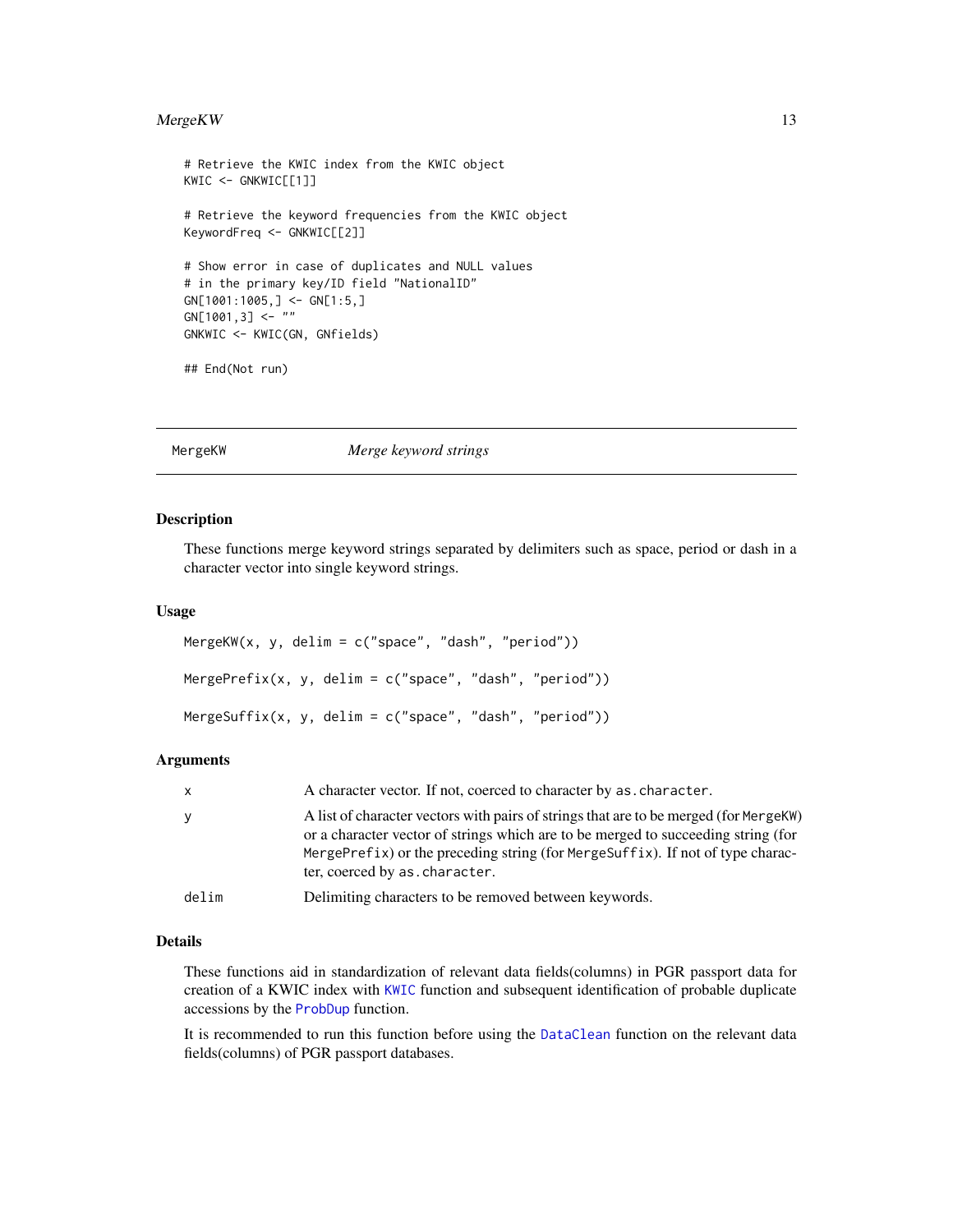MergeKW merges together pairs of strings specified as a list in argument y wherever they exist in a character vector. The second string in the pair is merged even when it is followed by a number.

MergePrefix merges prefix strings specified as a character vector in argument y to the succeeding root word, wherever they exist in a character vector.

MergeSuffix merges suffix strings specified as a character vector in argument y to the preceding root word, wherever they exist in a character vector. The suffix strings which are followed by numbers are also merged.

#### Value

A character vector of the same length as x with the required keyword strings merged.

#### See Also

[DataClean](#page-4-1), [KWIC](#page-10-1), [ProbDup](#page-18-1)

#### Examples

```
names <- c("Punjab Bold", "Gujarat- Dwarf", "Nagpur.local", "SAM COL 144",
           "SAM COL--280", "NIZAMABAD-LOCAL", "Dark Green Mutant",
           "Dixie-Giant", "Georgia- Bunch", "Uganda-erect", "Small Japan",
           "Castle Cary", "Punjab erect", "Improved small japan",
           "Dark Purple")
# Merge pairs of strings
y1 <- list(c("Gujarat", "Dwarf"), c("Castle", "Cary"), c("Small", "Japan"),
           c("Big", "Japan"), c("Mani", "Blanco"), c("Uganda", "Erect"),
           c("Mota", "Company"))
names <- MergeKW(names, y1, delim = c("space", "dash", "period"))
# Merge prefix strings
y2 <- c("Light", "Small", "Improved", "Punjab", "SAM")
names <- MergePrefix(names, y2, delim = c("space", "dash", "period"))
# Merge suffix strings
y3 <- c("Local", "Bold", "Cary", "Mutant", "Runner", "Giant", "No.",
        "Bunch", "Peanut")
names <- MergeSuffix(names, y3, delim = c("space", "dash", "period"))
```
<span id="page-13-1"></span>MergeProbDup *Merge two objects of class* ProbDup*.*

#### **Description**

MergeProbDup merges two objects of class ProbDup into a single one.

#### Usage

MergeProbDup(pdup1, pdup2)

<span id="page-13-0"></span>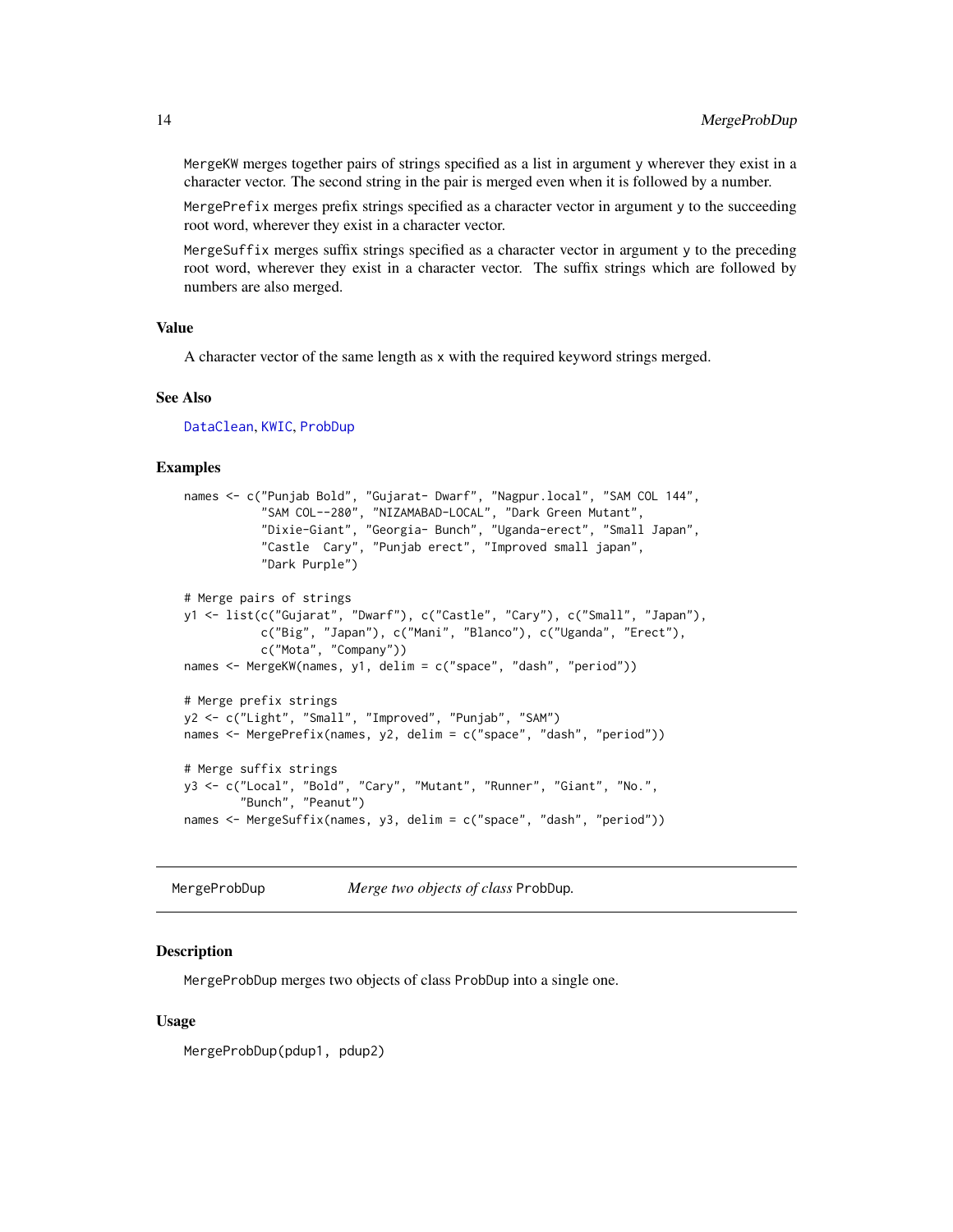# <span id="page-14-0"></span>MergeProbDup 15

#### **Arguments**

| pdup1 | An object of class ProbDup. |
|-------|-----------------------------|
| pdup2 | An object of class ProbDup. |

#### Value

An object of class ProbDup with the merged list of fuzzy, phonetic and semantic probable duplicate sets.

#### See Also

[ProbDup](#page-18-1), [SplitProbDup](#page-28-1)

```
## Not run:
#' # Load PGR passport database
GN < - GN1000# Specify as a vector the database fields to be used
GNfields <- c("NationalID", "CollNo", "DonorID", "OtherID1", "OtherID2")
# Clean the data
GN[GNfields] <- lapply(GN[GNfields], function(x) DataClean(x))
y1 <- list(c("Gujarat", "Dwarf"), c("Castle", "Cary"), c("Small", "Japan"),
c("Big", "Japan"), c("Mani", "Blanco"), c("Uganda", "Erect"),
c("Mota", "Company"))
y2 <- c("Dark", "Light", "Small", "Improved", "Punjab", "SAM")
y3 <- c("Local", "Bold", "Cary", "Mutant", "Runner", "Giant", "No.",
        "Bunch", "Peanut")
GN[GNfields] <- lapply(GN[GNfields], function(x) MergeKW(x, y1, delim = c("space", "dash")))
GN[GNfields] <- lapply(GN[GNfields], function(x) MergePrefix(x, y2, delim = c("space", "dash")))
GN[GNfields] <- lapply(GN[GNfields], function(x) MergeSuffix(x, y3, delim = c("space", "dash")))
# Generate KWIC index
GNKWIC <- KWIC(GN, GNfields)
# Specify the exceptions as a vector
exep <- c("A", "B", "BIG", "BOLD", "BUNCH", "C", "COMPANY", "CULTURE",
         "DARK", "E", "EARLY", "EC", "ERECT", "EXOTIC", "FLESH", "GROUNDNUT",
         "GUTHUKAI", "IMPROVED", "K", "KUTHUKADAL", "KUTHUKAI", "LARGE",
         "LIGHT", "LOCAL", "OF", "OVERO", "P", "PEANUT", "PURPLE", "R",
         "RED", "RUNNER", "S1", "SAM", "SMALL", "SPANISH", "TAN", "TYPE",
         "U", "VALENCIA", "VIRGINIA", "WHITE")
# Specify the synsets as a list
syn <- list(c("CHANDRA", "AH114"), c("TG1", "VIKRAM"))
# Fetch probable duplicate sets
GNdup <- ProbDup(kwic1 = GNKWIC, method = "a", excep = exep, fuzzy = TRUE,
                 phonetic = TRUE, encoding = "primary",
```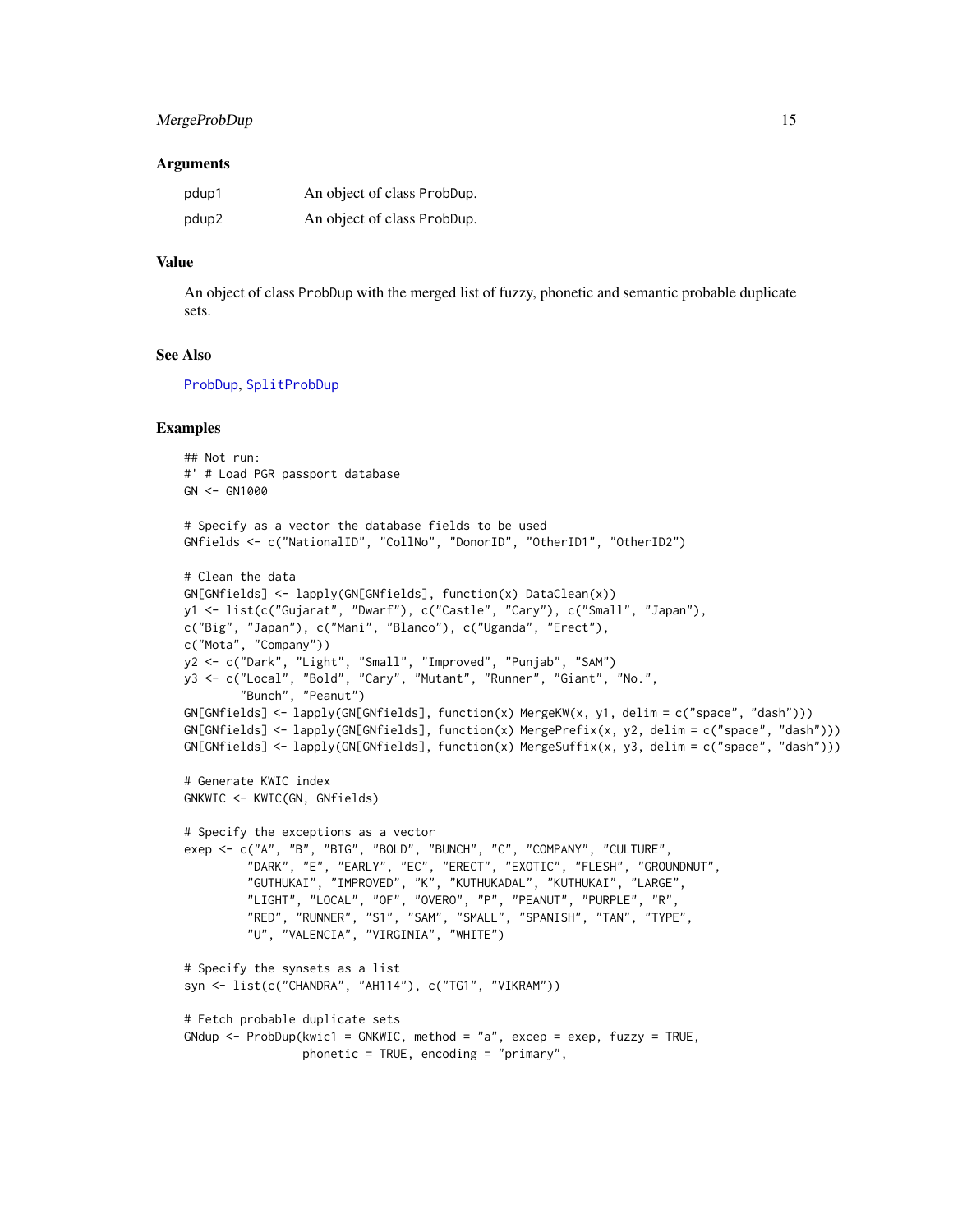```
semantic = TRUE, syn = syn)
# Split the probable duplicate sets
GNdupSplit <- SplitProbDup(GNdup, splitat = c(10, 10, 10))
# Merge the split sets
GNdupMerged <- MergeProbDup(GNdupSplit[[1]], GNdupSplit[[3]])
```
## End(Not run)

ParseProbDup *Parse an object of class* ProbDup *to a data frame.*

# Description

ParseProbDup converts an object of class ProbDup to a data frame for export.

#### Usage

ParseProbDup(pdup, max.count = 30, insert.blanks = TRUE)

#### Arguments

| pdup          | An object of class ProbDup.                                                             |
|---------------|-----------------------------------------------------------------------------------------|
| max.count     | The maximum count of probable duplicate sets which are to be parsed to a data<br>frame. |
| insert.blanks | logical. If TRUE, inserts a row of NAs after each set.                                  |

#### Value

A data frame of the long/narrow form of the probable duplicate sets data with the following core columns:

| SET NO       | The set number.                                                                                                    |
|--------------|--------------------------------------------------------------------------------------------------------------------|
| TYPE         | The type of probable duplicate set. 'F' for fuzzy, 'P' for phonetic and 'S' for semantic matching sets.            |
| K            | The KWIC index or database of origin of the record. The method is specified within the square brackets in the colu |
| PRIM_ID      | The primary ID of the accession record from which the set could be identified.                                     |
| IDKW         | The 'matching' keywords along with the IDs.                                                                        |
| <b>COUNT</b> | The number of elements in a set.                                                                                   |

For the retrieved columns(fields) the prefix K\* indicates the KWIC index of origin.

# See Also

[ProbDup](#page-18-1),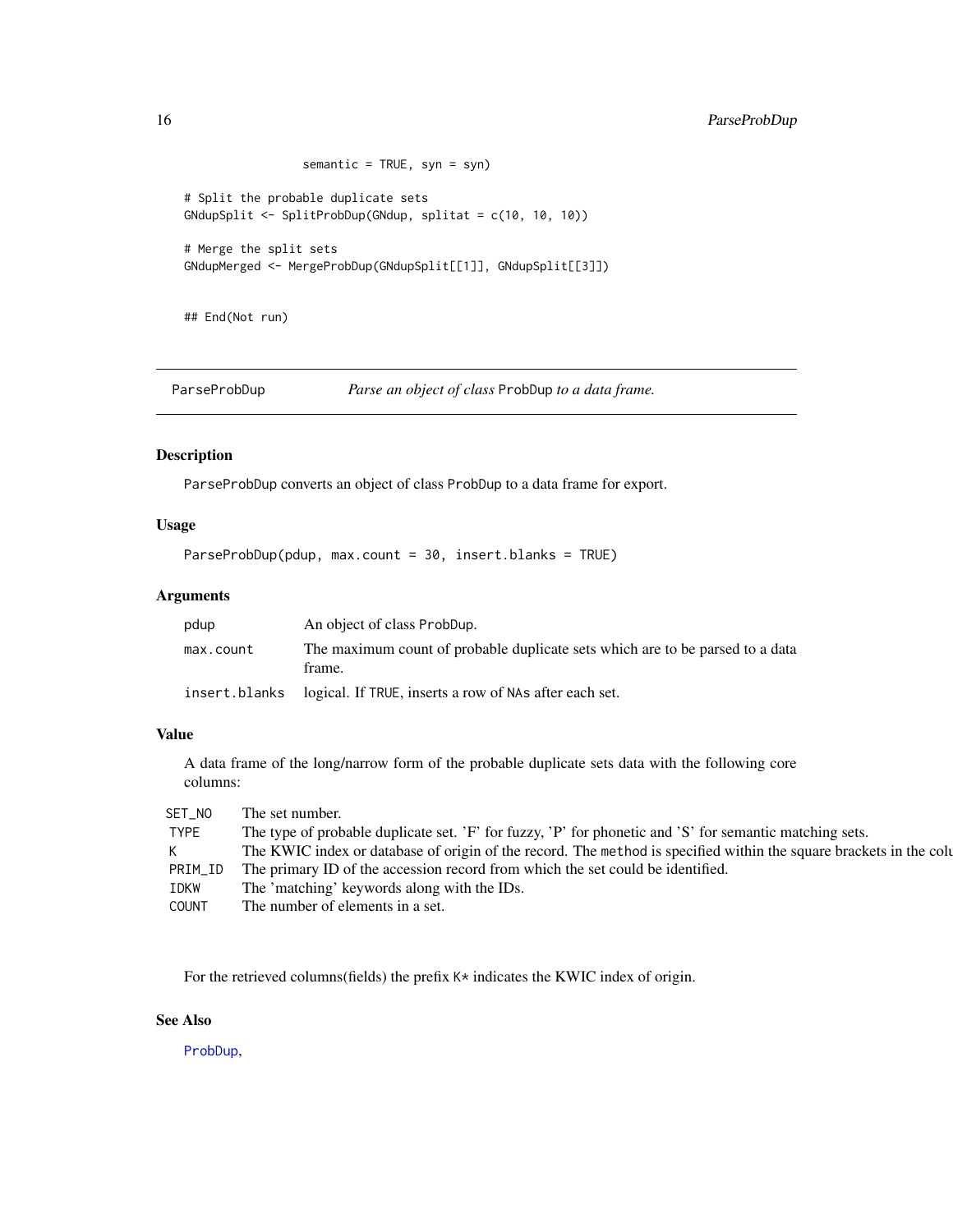#### <span id="page-16-0"></span> $print.KWIC$  17

```
## Not run:
#' # Load PGR passport database
GN <- GN1000
# Specify as a vector the database fields to be used
GNfields <- c("NationalID", "CollNo", "DonorID", "OtherID1", "OtherID2")
# Clean the data
GN[GNfields] <- lapply(GN[GNfields], function(x) DataClean(x))
y1 <- list(c("Gujarat", "Dwarf"), c("Castle", "Cary"), c("Small", "Japan"),
c("Big", "Japan"), c("Mani", "Blanco"), c("Uganda", "Erect"),
c("Mota", "Company"))
y2 <- c("Dark", "Light", "Small", "Improved", "Punjab", "SAM")
y3 <- c("Local", "Bold", "Cary", "Mutant", "Runner", "Giant", "No.",
        "Bunch", "Peanut")
GN[GNfields] <- lapply(GN[GNfields], function(x) MergeKW(x, y1, delim = c("space", "dash")))
GN[GNfields] <- lapply(GN[GNfields], function(x) MergePrefix(x, y2, delim = c("space", "dash")))
GN[GNfields] <- lapply(GN[GNfields], function(x) MergeSuffix(x, y3, delim = c("space", "dash")))
# Generate KWIC index
GNKWIC <- KWIC(GN, GNfields)
# Specify the exceptions as a vector
exep <- c("A", "B", "BIG", "BOLD", "BUNCH", "C", "COMPANY", "CULTURE",
         "DARK", "E", "EARLY", "EC", "ERECT", "EXOTIC", "FLESH", "GROUNDNUT",
         "GUTHUKAI", "IMPROVED", "K", "KUTHUKADAL", "KUTHUKAI", "LARGE",
         "LIGHT", "LOCAL", "OF", "OVERO", "P", "PEANUT", "PURPLE", "R",
         "RED", "RUNNER", "S1", "SAM", "SMALL", "SPANISH", "TAN", "TYPE",
         "U", "VALENCIA", "VIRGINIA", "WHITE")
# Specify the synsets as a list
syn <- list(c("CHANDRA", "AH114"), c("TG1", "VIKRAM"))
# Fetch probable duplicate sets
GNdup \leq ProbDup(kwic1 = GNKWIC, method = "a", excep = exep, fuzzy = TRUE,
                 phonetic = TRUE, encoding = "primary",
                 semantic = TRUE, syn = syn)# Convert to data frame of sets
GNdupParsed <- ParseProbDup(GNdup)
## End(Not run)
```
<span id="page-16-1"></span>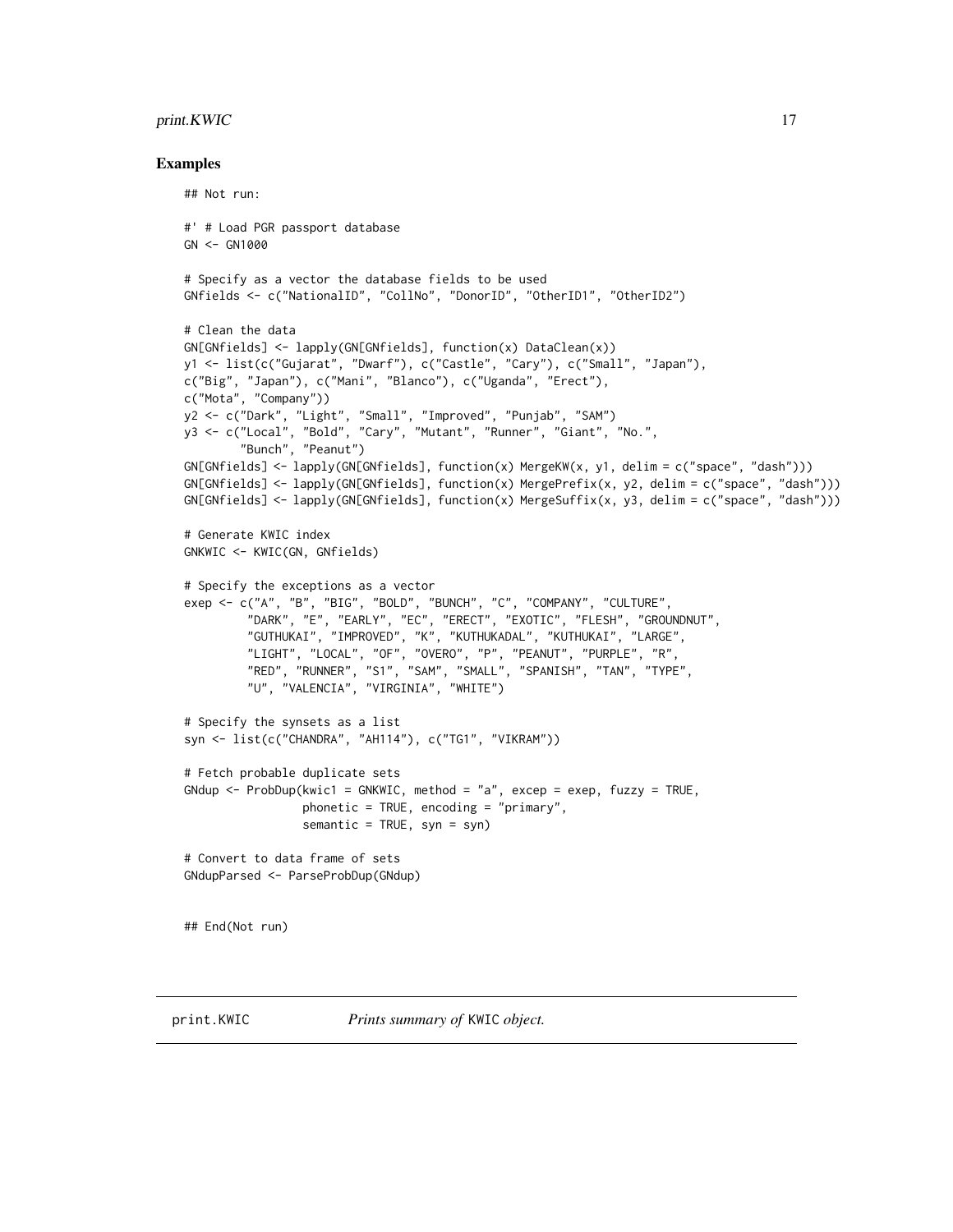# <span id="page-17-0"></span>Description

print.KWIC prints to console the summary of an object of class KWIC including the database fields(columns) used, the total number of keywords and the number of distinct keywords in the index.

#### Usage

## S3 method for class 'KWIC'  $print(x, \ldots)$ 

#### Arguments

| x                       | An object of class KWIC. |
|-------------------------|--------------------------|
| $\cdot$ $\cdot$ $\cdot$ | Unused                   |

# See Also

[KWIC](#page-10-1)

<span id="page-17-1"></span>print.ProbDup *Prints summary of* ProbDup *object.*

#### Description

print.ProbDup prints to console the summary of an object of class ProbDup including the method used ("a", "b" or "c"), the database fields(columns) considered, the number of probable duplicate sets of each kind along with the corresponding number of records.

#### Usage

## S3 method for class 'ProbDup'  $print(x, \ldots)$ 

# Arguments

| x        | An object of class ProbDup. |
|----------|-----------------------------|
| $\cdots$ | Unused                      |

#### See Also

[ProbDup](#page-18-1)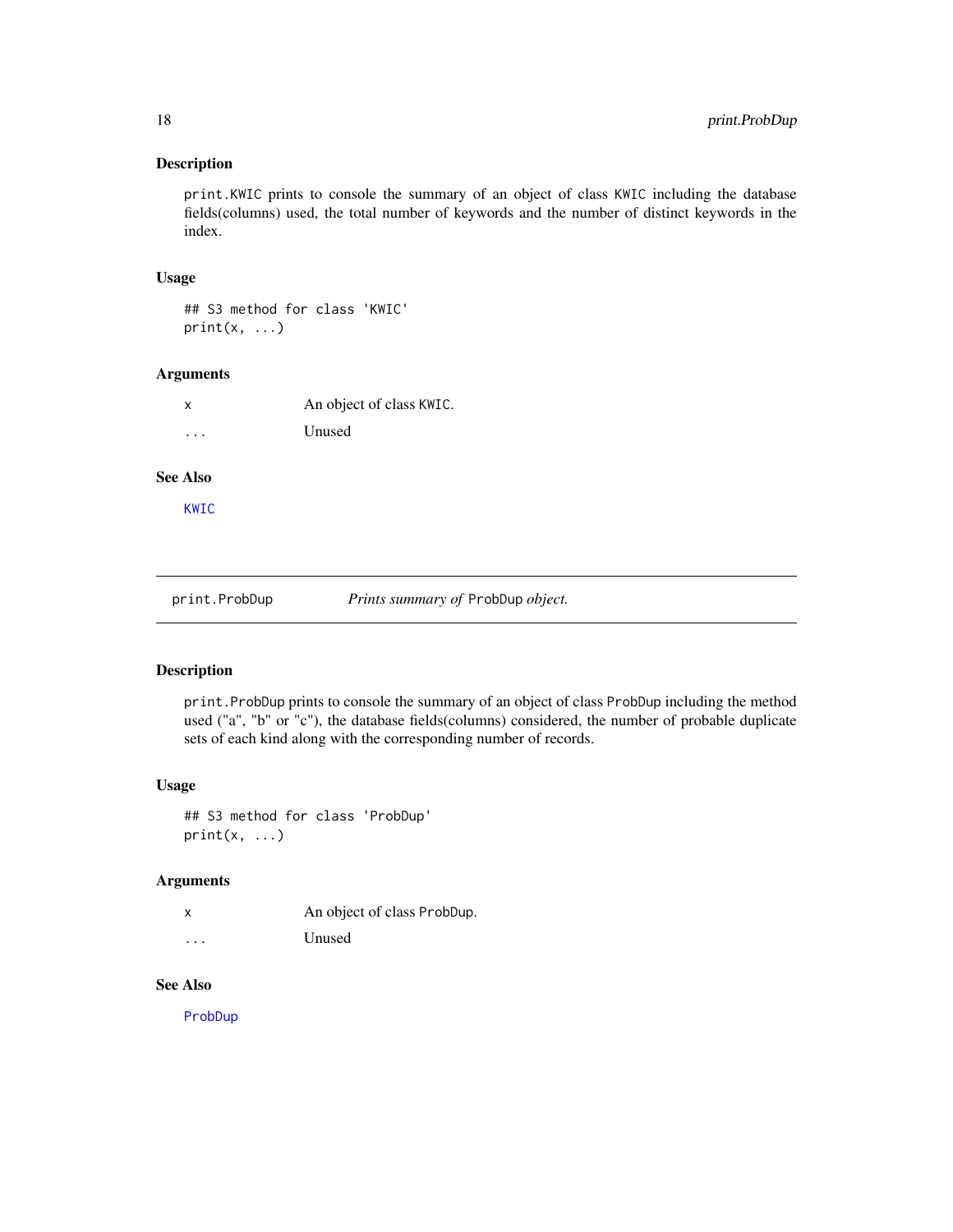<span id="page-18-1"></span><span id="page-18-0"></span>

# Description

ProbDup identifies probable duplicates of germplasm accessions in KWIC indexes created from PGR passport databases using fuzzy, phonetic and semantic matching strategies.

# Usage

```
ProbDup(kwic1, kwic2 = NULL, method = c("a", "b", "c"), excep = NULL,
  chunksize = 1000, useBytes = TRUE, fuzzy = TRUE, max.dist = 3,
  force.exact = TRUE, max.alpha = 4, max.digit = Inf, phonetic = TRUE,
  encoding = c("primary", "alternate"), phon.min.alpha = 5, min.enc = 3,semantic = FALSE, syn = NULL)
```
# Arguments

| kwic1       | An object of class KWIC.                                                                                                                                                               |
|-------------|----------------------------------------------------------------------------------------------------------------------------------------------------------------------------------------|
| kwic2       | An object of class KWIC. Required for method "b" and "c" only (see Details).                                                                                                           |
| method      | The method to be followed for identification of probable duplicates. Either "a",<br>"b" or "c". (see Details).                                                                         |
| excep       | A vector of the keywords in KWIC not to be used for probable duplicate search<br>(see <b>Details</b> ).                                                                                |
| chunksize   | A value indicating the size of KWIC index keyword block to be used for search-<br>ing for matches at a time in case of large number of keywords (see Note).                            |
| useBytes    | logical. If TRUE, performs byte-wise comparison instead of character-wise com-<br>parison (see Note).                                                                                  |
| fuzzy       | logical. If TRUE identifies probable duplicates based on fuzzy matching.                                                                                                               |
| max.dist    | The maximum levenshtein distance between keyword strings allowed for a match.<br>Default is 3 (see <b>Details</b> ).                                                                   |
| force.exact | logical. If TRUE, enforces exact matching instead of fuzzy matching for key-<br>word strings which match the criteria specified in arguments max.alpha and<br>max.digit (see Details). |
| max.alpha   | Maximum number of alphabet characters present in a keyword string up to<br>which exact matching is enforced rather than fuzzy matching. Default is 4 (see<br>Details).                 |
| max.digit   | Maximum number of numeric characters present in a keyword string up to which<br>exact matching is enforced rather than fuzzy matching. Default is Inf (see De-<br>tails).              |
| phonetic    | logical. If TRUE identifies probable duplicates based on phonetic matching.                                                                                                            |
| encoding    | Double metaphone encoding for phonetic matching. The default is "primary"<br>(see <b>Details</b> ).                                                                                    |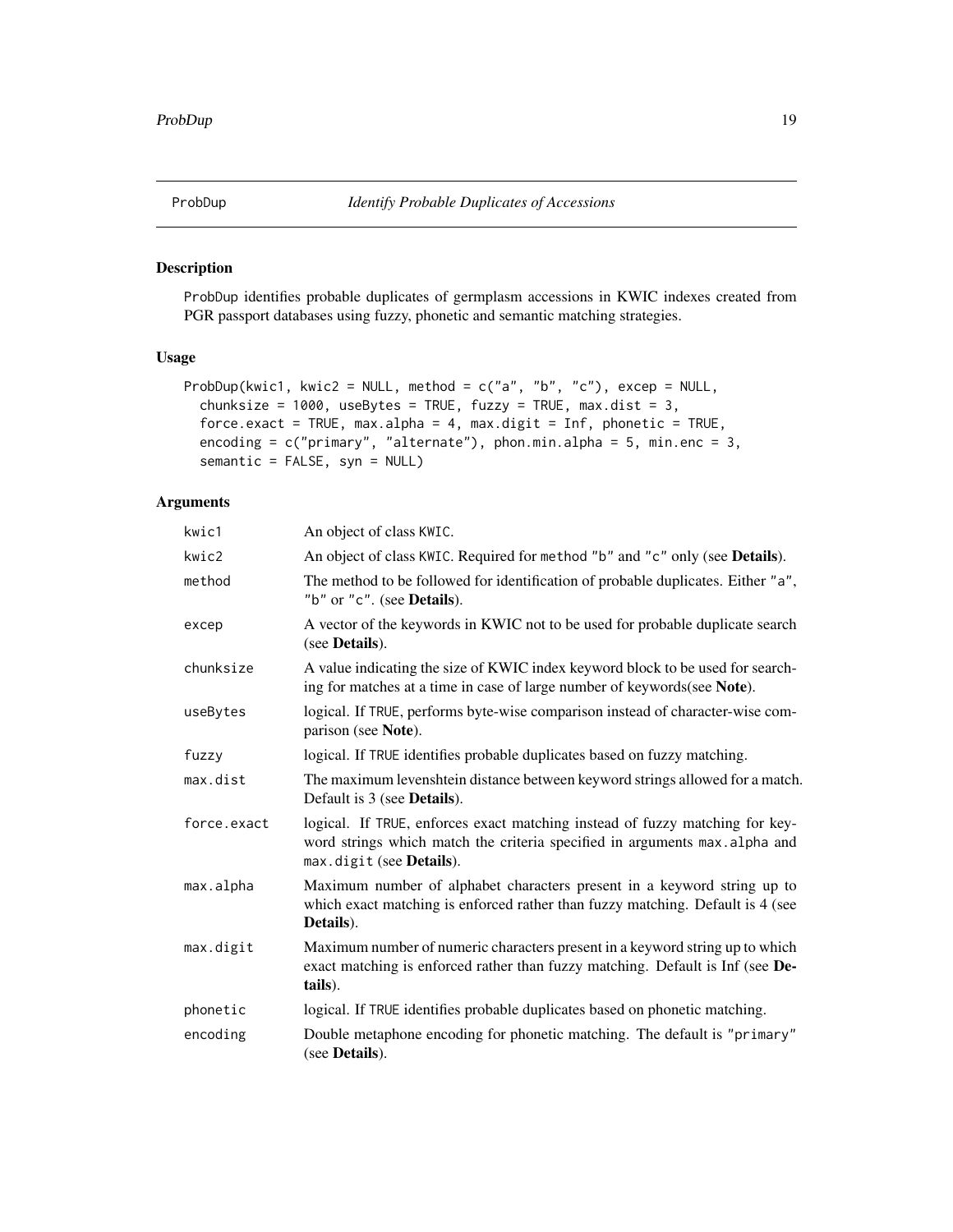<span id="page-19-0"></span>

|          | phon min alpha Minimum number of alphabet characters to be present in a keyword string for                                                     |
|----------|------------------------------------------------------------------------------------------------------------------------------------------------|
|          | phonetic matching (see <b>Details</b> ).                                                                                                       |
| min.enc  | Minimum number of characters to be be present in double metaphone encoding<br>of a keyword string for phonetic matching (see <b>Details</b> ). |
| semantic | logical. If TRUE identifies probable duplicates based on semantic matching.                                                                    |
| syn      | A list with character vectors of synsets (see <b>Details</b> ).                                                                                |

# Details

This function performs fuzzy, phonetic and semantic matching of keywords in KWIC indexes of PGR passport databases (created using [KWIC](#page-10-1) function) to identify probable duplicates of germplasm accessions. The function can execute matching according to either of the following three methods as specified by the method argument.

- Method a: Perform string matching of keywords in a single KWIC index to identify probable duplicates of accessions in a single PGR passport database.
- Method b: Perform string matching of keywords in the first KWIC index (query) with that of the keywords in the second index (source) to identify probable duplicates of accessions of the first PGR passport database among the accessions in the second database.
- **Method c:** Perform string matching of keywords in two different KWIC indexes jointly to identify probable duplicates of accessions from among two PGR passport databases.

**Fuzzy matching** or approximate string matching of keywords is carried out by computing the generalized levenshtein (edit) distance between them. This distance measure counts the number of deletions, insertions and substitutions necessary to turn one string to the another. A distance of up to max.dist are considered for a match.

Exact matching will be enforced when the argument force.exact is TRUE. It can be used to avoid fuzzy matching when the number of alphabet characters in keywords is lesser than a critical value (max.alpha). Similarly, the value of max.digit can also be set according to the requirements. The default value of Inf avoids fuzzy matching and enforces exact matching for all keywords having any numerical characters. If max.digit and max.alpha are both set to Inf, exact matching will be enforced for all the keywords.

When exact matching is enforced, for keywords having both alphabet and numeric characters and with the number of alphabet characters greater than  $max$ . digit, matching will be carried out separately for alphabet and numeric characters present.

**Phonetic matching** of keywords is carried out using the Double Metaphone phonetic algorithm ([DoubleMetaphone](#page-7-1)) to identify keywords that have the similar pronunciation. Either the primary or alternate encodings can be used by specifying the encoding argument. The argument phon.min.alpha sets the limits for the number of alphabet characters to be present in a string for executing phonetic matching. Similarly min.enc sets the limits for the number of characters to be present in the encoding of a keyword for phonetic matching.

Semantic matching matches keywords based on a list of accession name synonyms supplied as list with character vectors of synonym sets (synsets) to the syn argument. Synonyms in this context refers to interchangeable identifiers or names by which an accession is recognized. Multiple keywords specified as members of the same synset in syn are merged together. To facilitate accurate identification of synonyms from the KWIC index, identical data standardization operations using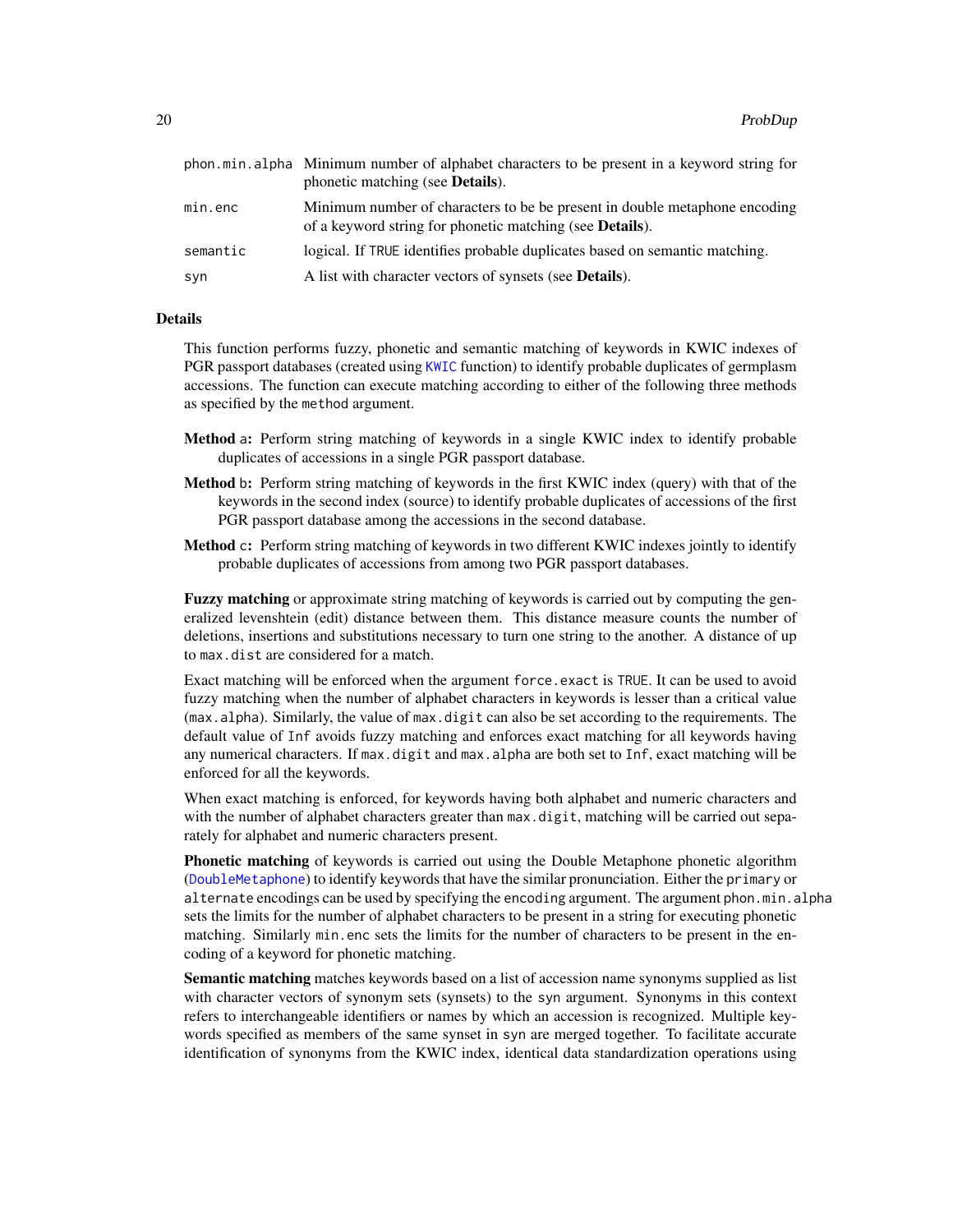#### <span id="page-20-0"></span>ProbDup 21

the [MergeKW](#page-12-1) and [DataClean](#page-4-1) functions for both the original database fields and the synset list are recommended.

The probable duplicate sets identified initially here may be intersecting with other sets. To get the disjoint sets after the union of all the intersecting sets use the [DisProbDup](#page-5-1) function.

The function [AddProbDup](#page-2-1) can be used to add the information associated with the identified sets in an object of class ProbDup as fields(columns) to the original PGR passport database.

All of the string matching operations here are executed through the [stringdist-package](#page-0-0) functions.

#### Value

A list of class ProbDup containing the following data frames of probable duplicate sets identified along with the corresponding keywords and set counts:

- 1. FuzzyDuplicates
- 2. PhoneticDuplicates
- 3. SemanticDuplicates

Each data frame has the following columns:

- SET\_NO The set number.
- TYPE The type of probable duplicate set. 'F' for fuzzy, 'P' for phonetic and 'S' for semantic matching sets.
- ID The primary IDs of records of accessions comprising a set.
- ID:KW The 'matching' keywords along with the IDs.
- COUNT The number of elements in a set.

The prefix [K\*] indicates the KWIC index of origin of the KEYWORD or PRIM\_ID.

#### Note

As the number of keywords in the KWIC indexes increases, the memory consumption by the function also increases. For string matching, this function relies upon creation of a  $n*m$  matrix of all possible keyword pairs for comparison, where  $n$  and  $m$  are the number of keywords in the query and source indexes respectively. This can lead to cannot allocate vector of size errors in case very large KWIC indexes where the comparison matrix is too large to reside in memory. In such a case, try to adjust the chunksize argument to get the appropriate size of the KWIC index keyword block to be used for searching for matches at a time. However a smaller chunksize may lead to longer computation time due to the memory-time trade-off.

The progress of matching is displayed in the console as number of blocks completed out of total (e.g.  $6/30$ ), the percentage of achievement (e.g.  $30\%$ ) and a text-based progress bar.

In case of multi-byte characters in keywords, the matching speed is further dependent upon the useBytes argument as described in **Encoding issues** for the [stringdist](#page-0-0) function, which is made use of here for string matching.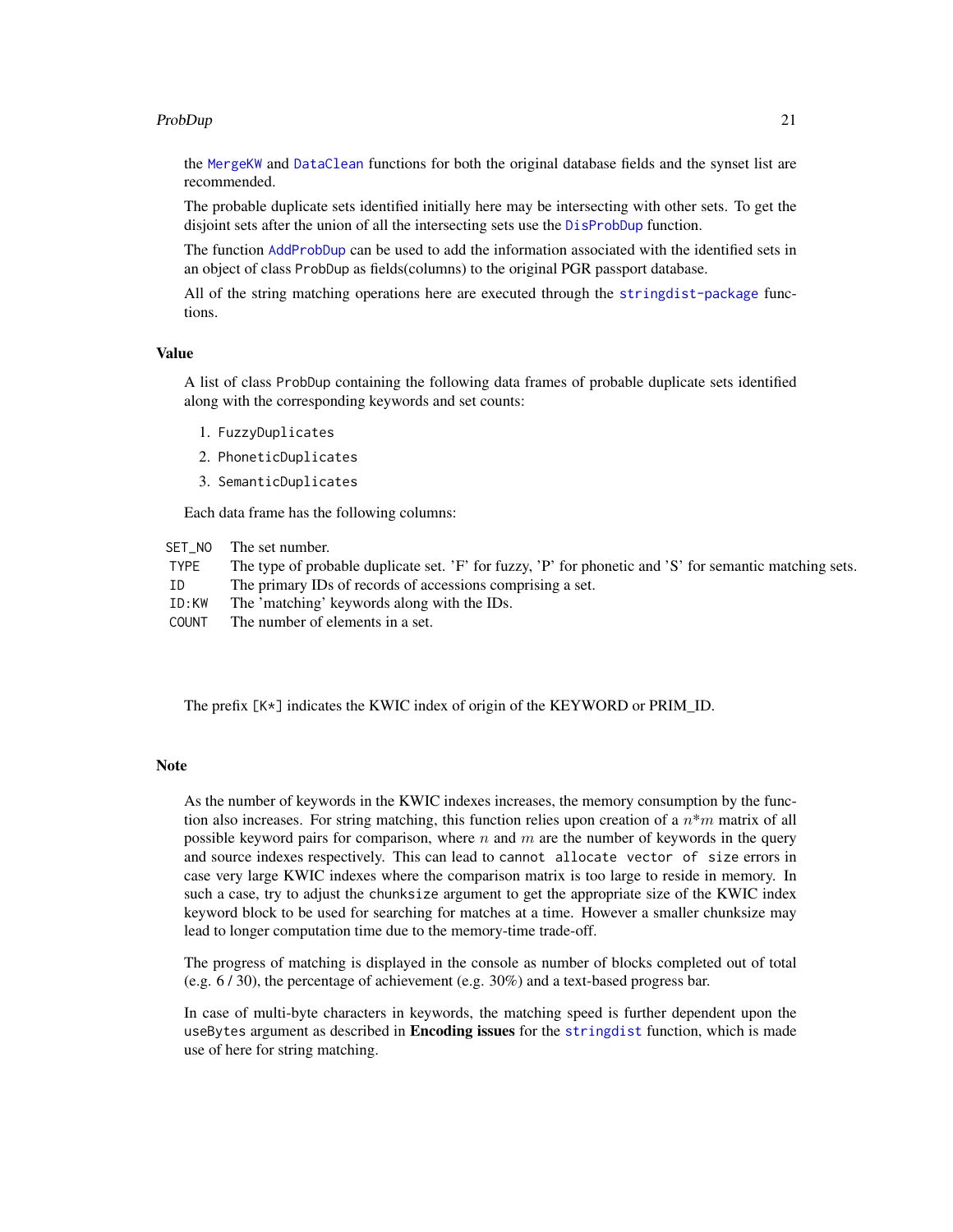#### <span id="page-21-0"></span>References

van der Loo, M. P. J. (2014). The stringdist Package for Approximate String Matching. R Journal, 6(1), 111-122.

#### See Also

[KWIC](#page-10-1), [DoubleMetaphone](#page-7-1) [stringdistmatrix](#page-0-0), [adist](#page-0-0), [print.ProbDup](#page-17-1)

```
## Not run:
# Method "a"
#===========
# Load PGR passport database
GN <- GN1000
# Specify as a vector the database fields to be used
GNfields <- c("NationalID", "CollNo", "DonorID", "OtherID1", "OtherID2")
# Clean the data
GN[GNfields] <- lapply(GN[GNfields], function(x) DataClean(x))
y1 <- list(c("Gujarat", "Dwarf"), c("Castle", "Cary"), c("Small", "Japan"),
c("Big", "Japan"), c("Mani", "Blanco"), c("Uganda", "Erect"),
c("Mota", "Company"))
y2 <- c("Dark", "Light", "Small", "Improved", "Punjab", "SAM")
y3 <- c("Local", "Bold", "Cary", "Mutant", "Runner", "Giant", "No.",
        "Bunch", "Peanut")
GN[GNfields] <- lapply(GN[GNfields], function(x) MergeKW(x, y1, delim = c("space", "dash")))
GN[GNfields] <- lapply(GN[GNfields], function(x) MergePrefix(x, y2, delim = c("space", "dash")))
GN[GNfields] <- lapply(GN[GNfields], function(x) MergeSuffix(x, y3, delim = c("space", "dash")))
# Generate KWIC index
GNKWIC <- KWIC(GN, GNfields)
# Specify the exceptions as a vector
exep <- c("A", "B", "BIG", "BOLD", "BUNCH", "C", "COMPANY", "CULTURE",
         "DARK", "E", "EARLY", "EC", "ERECT", "EXOTIC", "FLESH", "GROUNDNUT",
         "GUTHUKAI", "IMPROVED", "K", "KUTHUKADAL", "KUTHUKAI", "LARGE",
         "LIGHT", "LOCAL", "OF", "OVERO", "P", "PEANUT", "PURPLE", "R",
         "RED", "RUNNER", "S1", "SAM", "SMALL", "SPANISH", "TAN", "TYPE",
         "U", "VALENCIA", "VIRGINIA", "WHITE")
# Specify the synsets as a list
syn <- list(c("CHANDRA", "AH114"), c("TG1", "VIKRAM"))
# Fetch probable duplicate sets
GNdup <- Probability(kwic1 = GNKWIC, method = "a", except = except, fuzzy = TRUE,phonetic = TRUE, encoding = "primary",
                 semantic = TRUE, syn = syn)
GNdup
```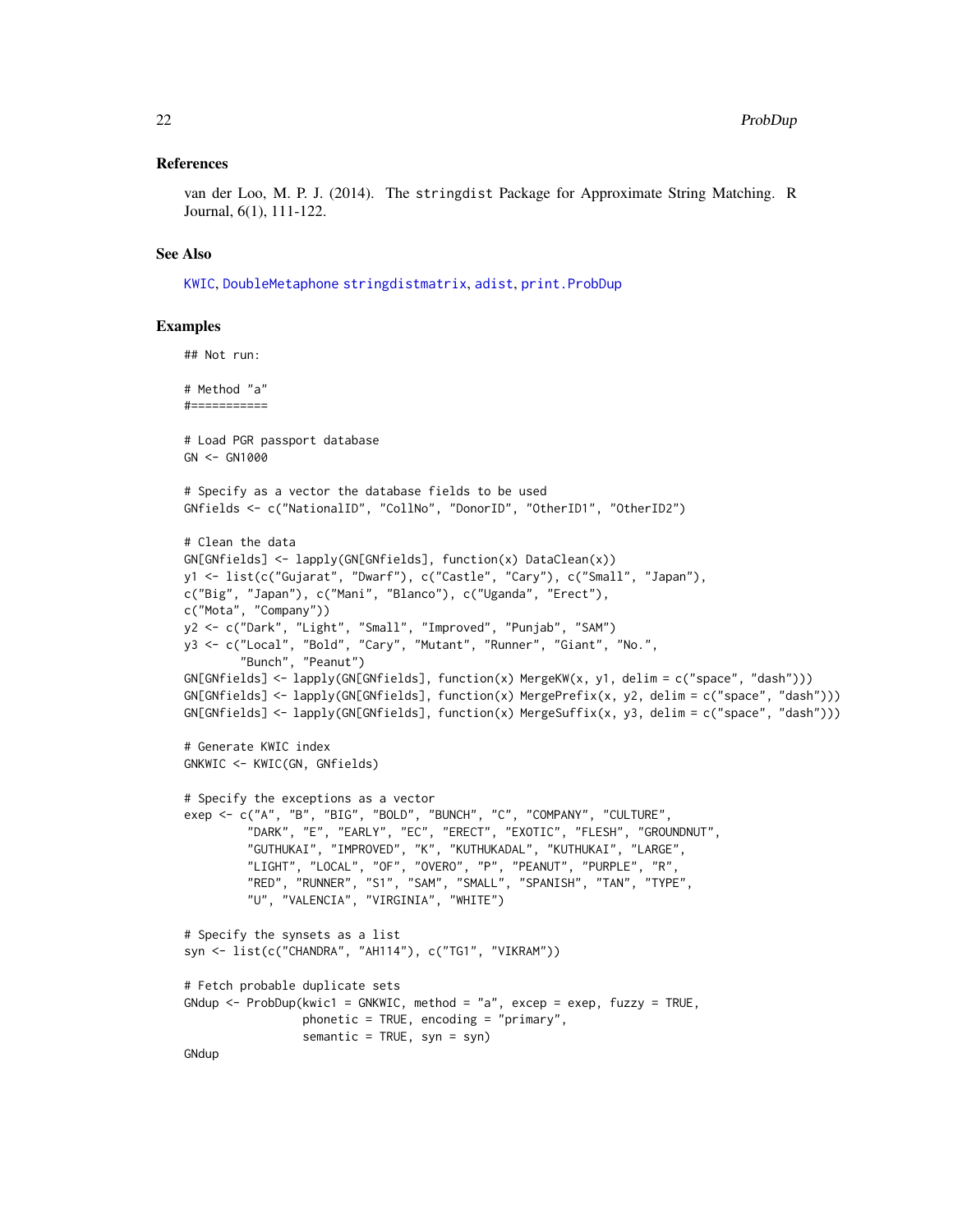#### ProbDup 23

```
# Method "b and c"
#=================
# Load PGR passport databases
GN1 <- GN1000[!grepl("^ICG", GN1000$DonorID), ]
GN1$DonorID <- NULL
GN2 <- GN1000[grepl("^ICG", GN1000$DonorID), ]
GN2 <- GN2[!grepl("S", GN2$DonorID), ]
GN2$NationalID <- NULL
# Specify as a vector the database fields to be used
GN1fields <- c("NationalID", "CollNo", "OtherID1", "OtherID2")
GN2fields <- c("DonorID", "CollNo", "OtherID1", "OtherID2")
# Clean the data
GN1[GN1fields] <- lapply(GN1[GN1fields], function(x) DataClean(x))
GN2[GN2fields] <- lapply(GN2[GN2fields], function(x) DataClean(x))
y1 <- list(c("Gujarat", "Dwarf"), c("Castle", "Cary"), c("Small", "Japan"),
c("Big", "Japan"), c("Mani", "Blanco"), c("Uganda", "Erect"),
c("Mota", "Company"))
y2 <- c("Dark", "Light", "Small", "Improved", "Punjab", "SAM")
y3 <- c("Local", "Bold", "Cary", "Mutant", "Runner", "Giant", "No.",
        "Bunch", "Peanut")
GN1[GN1fields] <- lapply(GN1[GN1fields], function(x) MergeKW(x, y1, delim = c("space", "dash")))
GN1[GN1fields] <- lapply(GN1[GN1fields], function(x) MergePrefix(x, y2, delim = c("space", "dash")))
GN1[GN1fields] <- lapply(GN1[GN1fields], function(x) MergeSuffix(x, y3, delim = c("space", "dash")))
GN2[GN2fields] <- lapply(GN2[GN2fields], function(x) MergeKW(x, y1, delim = c("space", "dash")))
GN2[GN2fields] <- lapply(GN2[GN2fields], function(x) MergePrefix(x, y2, delim = c("space", "dash")))
GN2[GN2fields] <- lapply(GN2[GN2fields], function(x) MergeSuffix(x, y3, delim = c("space", "dash")))
# Remove duplicated DonorID records in GN2
GN2 <- GN2[!duplicated(GN2$DonorID), ]
# Generate KWIC index
GN1KWIC <- KWIC(GN1, GN1fields)
GN2KWIC <- KWIC(GN2, GN2fields)
# Specify the exceptions as a vector
exep <- c("A", "B", "BIG", "BOLD", "BUNCH", "C", "COMPANY", "CULTURE",
         "DARK", "E", "EARLY", "EC", "ERECT", "EXOTIC", "FLESH", "GROUNDNUT",
         "GUTHUKAI", "IMPROVED", "K", "KUTHUKADAL", "KUTHUKAI", "LARGE",
         "LIGHT", "LOCAL", "OF", "OVERO", "P", "PEANUT", "PURPLE", "R",
         "RED", "RUNNER", "S1", "SAM", "SMALL", "SPANISH", "TAN", "TYPE",
         "U", "VALENCIA", "VIRGINIA", "WHITE")
# Specify the synsets as a list
syn <- list(c("CHANDRA", "AH114"), c("TG1", "VIKRAM"))
# Fetch probable duplicate sets
GNdupb \leq- ProbDup(kwic1 = GN1KWIC, kwic2 = GN2KWIC, method = "b",
                  excep = exep, fuzzy = TRUE, phonetic = TRUE,encoding = "primary", semantic = TRUE, syn = syn)
```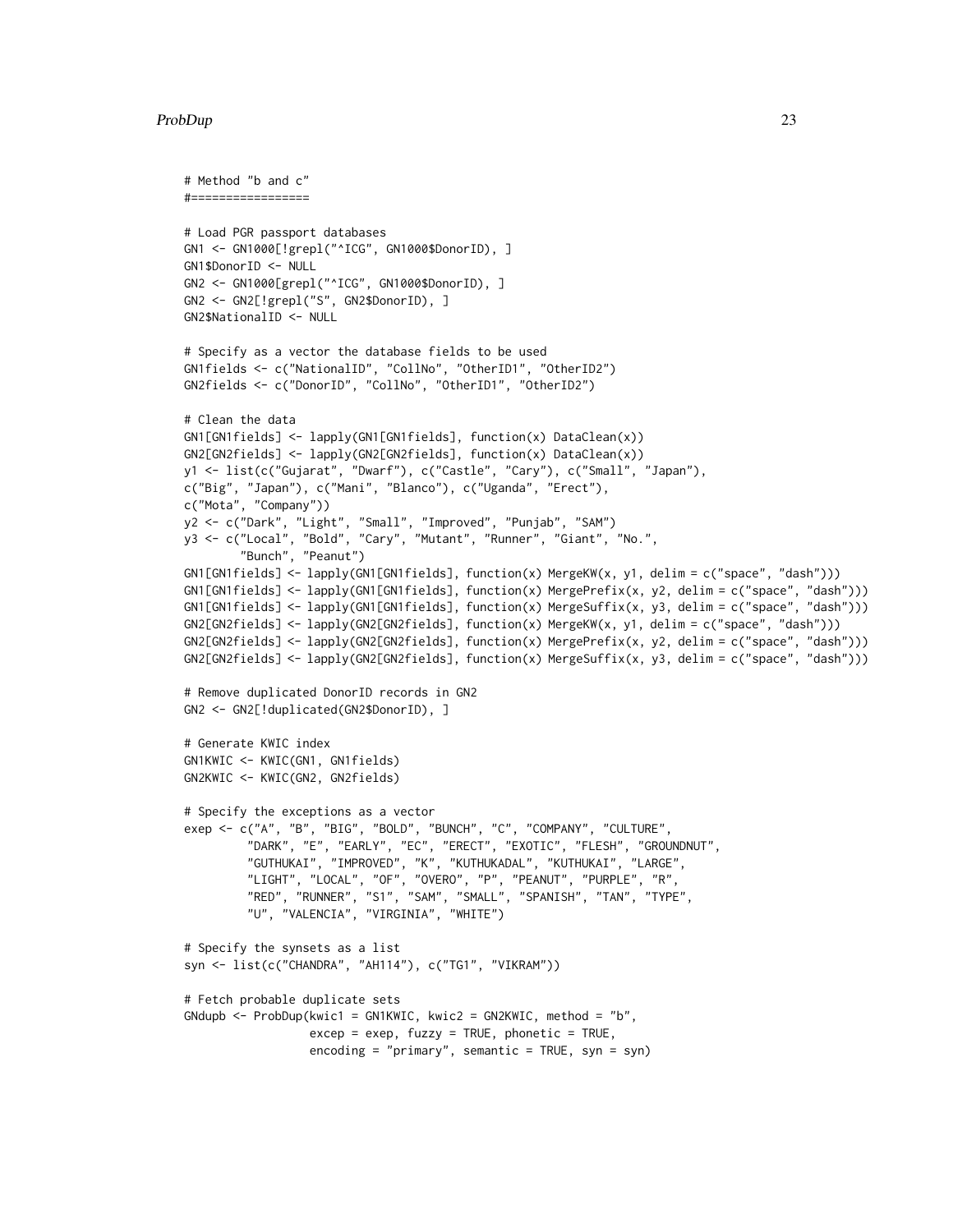```
GNdupb
GNdupc \leq- ProbDup(kwic1 = GN1KWIC, kwic2 = GN2KWIC, method = "c",
                  excep = exep, fuzzy = TRUE, phonetic = TRUE,encoding = "primary", semantic = TRUE, syn = syn)
GNdupc
## End(Not run)
```
read.genesys *Convert 'Darwin Core - Germplasm' zip archive to a flat file*

#### **Description**

read.genesys reads PGR data in a Darwin Core - germplasm zip archive downloaded from genesys database and creates a flat file data. frame from it.

#### Usage

```
read.genesys(zip.genesys, scrub.names.space = TRUE, readme = TRUE)
```
#### **Arguments**

zip.genesys A character vector giving the file path to the downloaded zip file from Genesys. scrub.names.space

logical. If TRUE, all space characters are removed from name field in names extension (see Details).

readme logical. If TRUE, the genesys zip file readme is printed to console.

#### Details

This function helps to import to R environment, the PGR data downloaded from genesys database <https://www.genesys-pgr.org/> as a Darwin Core - germplasm (DwC-germplasm) zip archive. The different csv files in the archive are merged as a flat file into a single data. frame.

All the space characters can be removed from the fields corresponding to accession names such as acceNumb, collNumb, ACCENAME, COLLNUMB, DONORNUMB and OTHERNUMB using the argument scrub.names.space to facilitate creation of KWIC index with [KWIC](#page-10-1) function and subsequent matching operations to identify probable duplicates with [ProbDup](#page-18-1) function.

The argument readme can be used to print the readme file in the archive to console, if required.

#### Value

A data.frame with the flat file form of the genesys data.

#### See Also

[data.table](#page-0-0)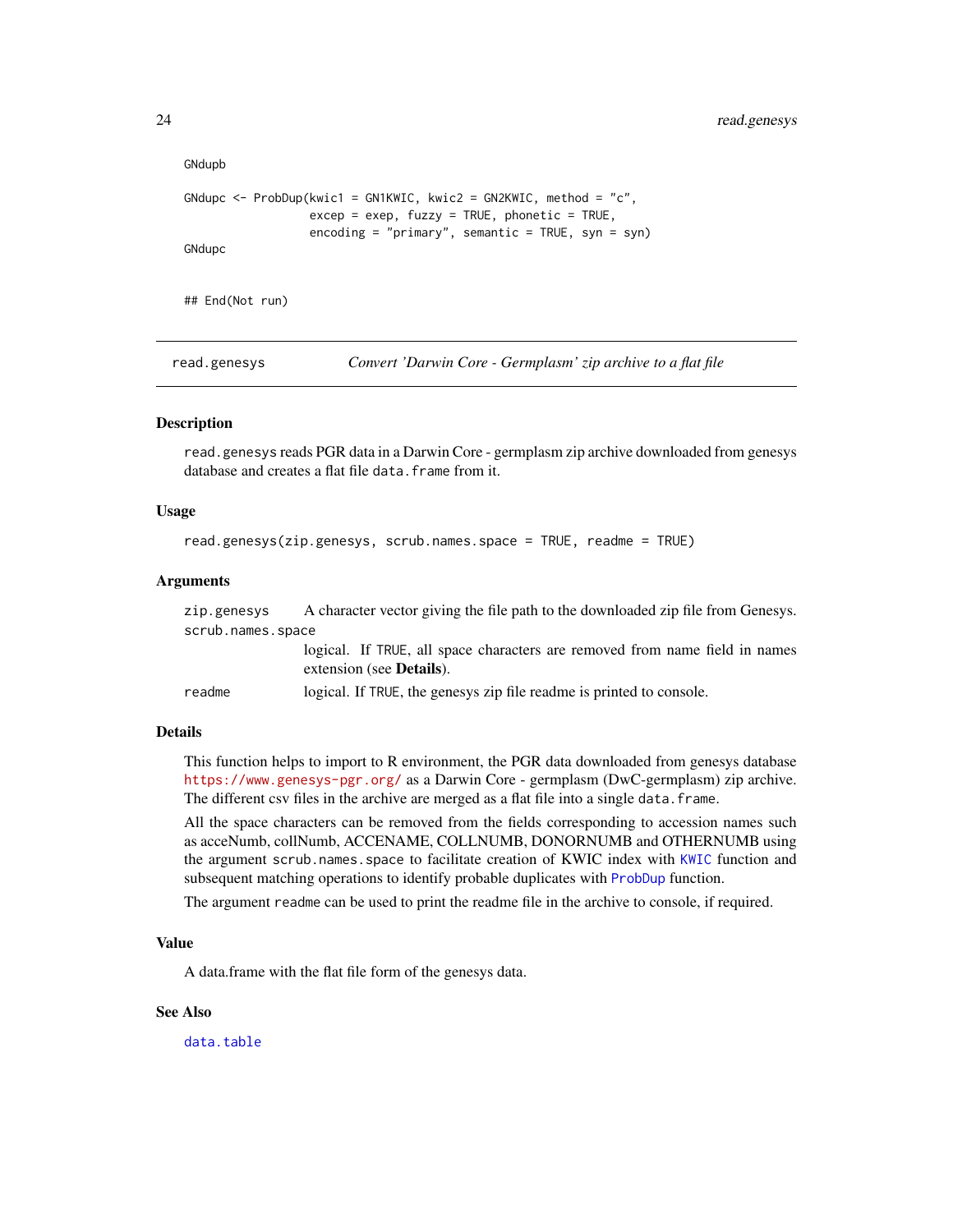<span id="page-24-0"></span>ReconstructProbDup *Reconstruct an object of class ProbDup*

#### Description

ReconstructProbDup reconstructs a data frame of probable duplicate sets created using the function ReviewProbDup and subjected to manual clerical review, back into an object of class ProbDup.

#### Usage

```
ReconstructProbDup(rev)
```
#### Arguments

rev A data frame with the the core columns(fields) SET\_NO, TYPE, K, PRIM\_ID, DEL, SPLIT, COUNT and IDKW

#### Details

A data frame created using the function [ReviewProbDup](#page-26-1) from an object of class ProbDup for manual clerical review of identified probable duplicate sets can be reconstituted back to the same object after the review using this function. The instructions for modifying the sets entered in the appropriate format in the columns DEL and SPLIT during clerical review are taken into account for reconstituting the probable duplicate sets.

Any records with Y in column DEL are deleted and records with identical integers in the column SPLIT other than the default 0 are reassembled into a new set.

#### Value

An object of class ProbDup with the modified fuzzy, phonetic and semantic probable duplicate sets according to the instructions specified under clerical review.

#### See Also

[ProbDup](#page-18-1), [ReviewProbDup](#page-26-1)

```
## Not run:
# Load PGR passport database
GN <- GN1000
# Specify as a vector the database fields to be used
GNfields <- c("NationalID", "CollNo", "DonorID", "OtherID1", "OtherID2")
# Clean the data
GN[GNfields] <- lapply(GN[GNfields], function(x) DataClean(x))
```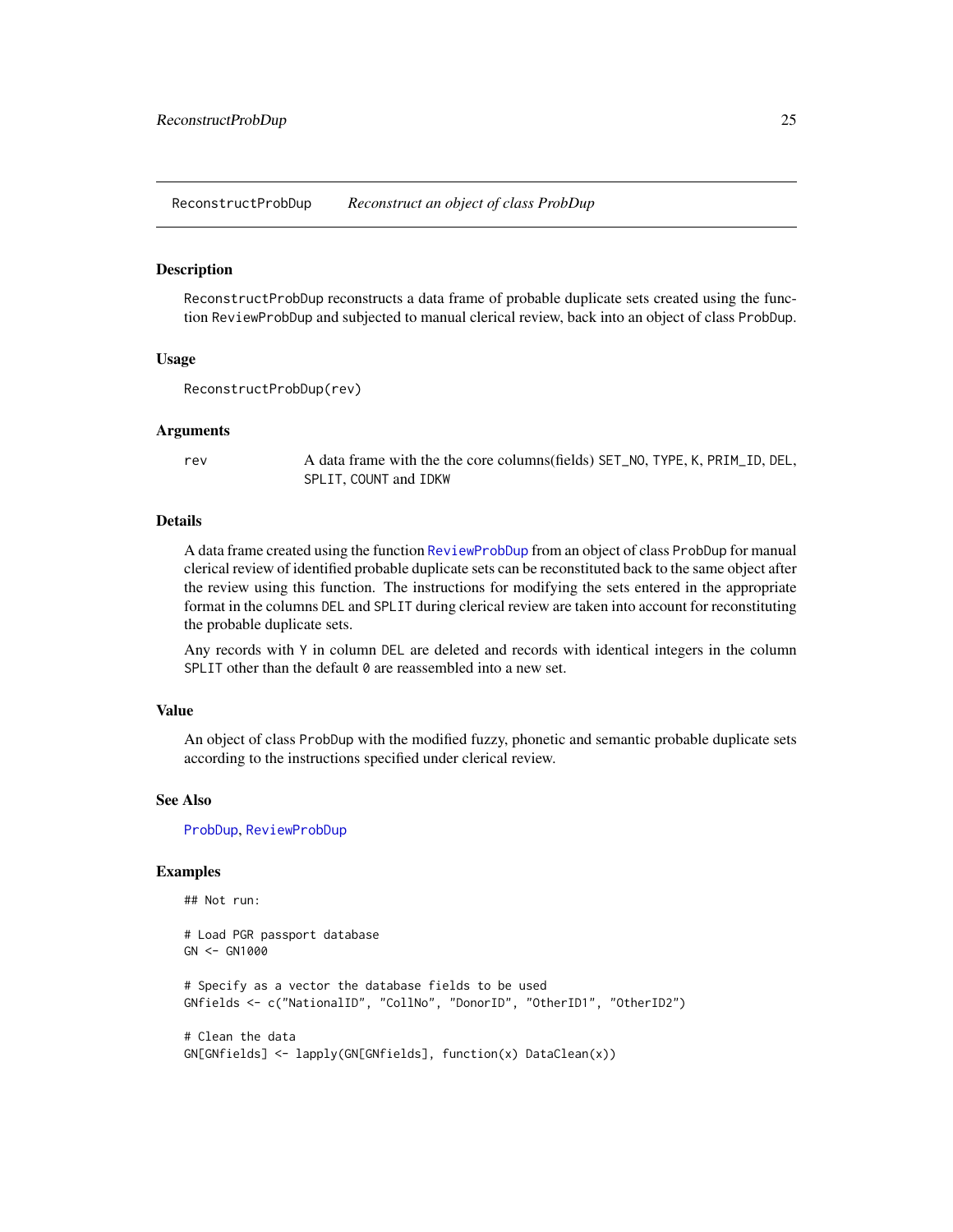```
y1 <- list(c("Gujarat", "Dwarf"), c("Castle", "Cary"), c("Small", "Japan"),
c("Big", "Japan"), c("Mani", "Blanco"), c("Uganda", "Erect"),
c("Mota", "Company"))
y2 <- c("Dark", "Light", "Small", "Improved", "Punjab", "SAM")
y3 <- c("Local", "Bold", "Cary", "Mutant", "Runner", "Giant", "No.",
        "Bunch", "Peanut")
GN[GNfields] <- lapply(GN[GNfields], function(x) MergeKW(x, y1, delim = c("space", "dash")))
GN[GNfields] <- lapply(GN[GNfields], function(x) MergePrefix(x, y2, delim = c("space", "dash")))
GN[GNfields] <- lapply(GN[GNfields], function(x) MergeSuffix(x, y3, delim = c("space", "dash")))
# Generate KWIC index
GNKWIC <- KWIC(GN, GNfields)
# Specify the exceptions as a vector
exep <- c("A", "B", "BIG", "BOLD", "BUNCH", "C", "COMPANY", "CULTURE",
         "DARK", "E", "EARLY", "EC", "ERECT", "EXOTIC", "FLESH", "GROUNDNUT",
         "GUTHUKAI", "IMPROVED", "K", "KUTHUKADAL", "KUTHUKAI", "LARGE",
         "LIGHT", "LOCAL", "OF", "OVERO", "P", "PEANUT", "PURPLE", "R",
         "RED", "RUNNER", "S1", "SAM", "SMALL", "SPANISH", "TAN", "TYPE",
         "U", "VALENCIA", "VIRGINIA", "WHITE")
# Specify the synsets as a list
syn <- list(c("CHANDRA", "AH114"), c("TG1", "VIKRAM"))
# Fetch probable duplicate sets
GNdup <- ProbDup(kwic1 = GNKWIC, method = "a", excep = exep, fuzzy = TRUE,
                 phonetic = TRUE, encoding = "primary",
                 semantic = TRUE, syn = syn)
# Get disjoint probable duplicate sets of each kind
disGNdup <- DisProbDup(GNdup, combine = NULL)
# Get the data frame for reviewing the duplicate sets identified
RevGNdup <- ReviewProbDup(pdup = disGNdup, db1 = GN1000,
                          extra.db1 = c("SourceCountry", "TransferYear"),
                          max.count = 30, insert.blanks = TRUE)
# Examine and review the duplicate sets using edit function
RevGNdup <- edit(RevGNdup)
# Examine and make changes to a set
subset(RevGNdup, SET_NO==12 & TYPE=="P", select= c(IDKW, DEL, SPLIT))
RevGNdup[c(110, 112, 114, 118, 121, 122, 124), 6] <- "Y"
RevGNdup[c(111, 115, 128), 7] <- 1
RevGNdup[c(113, 117, 120), 7] <- 2
RevGNdup[c(116, 119), 7] <- 3
RevGNdup[c(123, 125), 7] <- 4
RevGNdup[c(126, 127), 7] <- 5
subset(RevGNdup, SET_NO==12 & TYPE=="P", select= c(IDKW, DEL, SPLIT))
# Reconstruct ProDup object
GNdup2 <- ReconstructProbDup(RevGNdup)
lapply(disGNdup, nrow)
lapply(GNdup2, nrow)
```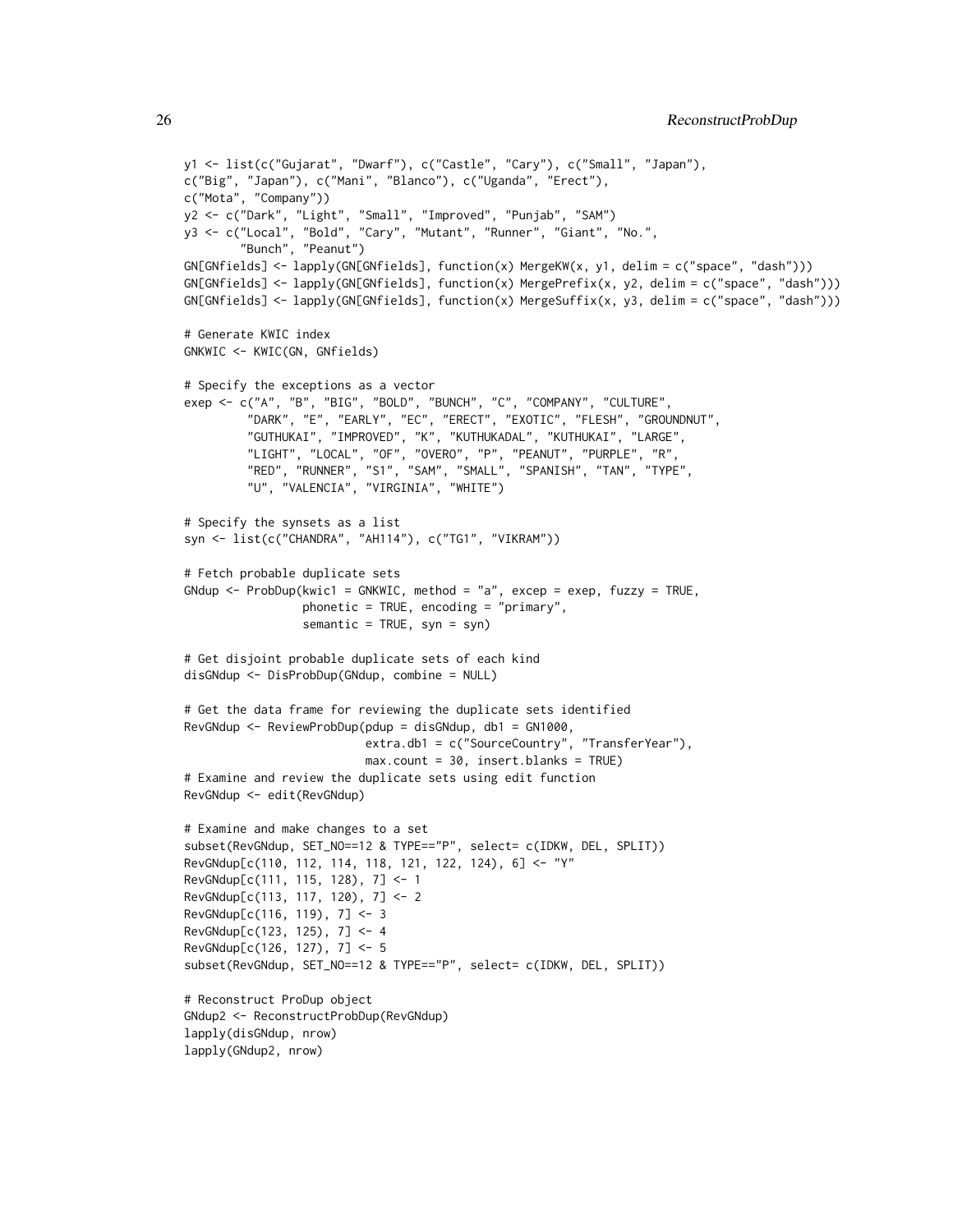<span id="page-26-0"></span>## End(Not run)

<span id="page-26-1"></span>ReviewProbDup *Retrieve probable duplicate set information from PGR passport database for review*

#### **Description**

ReviewProbDup retrieves information associated with the probable duplicate sets from the original PGR passport database(s) from which they were identified in order to facilitate manual clerical review.

#### Usage

```
ReviewProbDup(pdup, db1, db2 = NULL, extra.db1 = NULL, extra.db2 = NULL,
 max.count = 30, insert.blanks = TRUE)
```
# Arguments

| pdup          | An object of class ProbDup.                                                                                  |
|---------------|--------------------------------------------------------------------------------------------------------------|
| db1           | A data frame of the PGR passport database.                                                                   |
| db2           | A data frame of the PGR passport database. Required when pdup was created<br>using more than one KWIC Index. |
| extra.db1     | A character vector of extra db1 column names to be retrieved.                                                |
| extra.db2     | A character vector of extra db2 column names to be retrieved.                                                |
| max.count     | The maximum count of probable duplicate sets whose information is to be re-<br>trieved.                      |
| insert.blanks | logical. If TRUE, inserts a row of /codeNAs after each set.                                                  |

#### Details

This function helps to retrieve PGR passport information associated with fuzzy, phonetic or semantic probable duplicate sets in an object of class ProbDup from the original databases(s) from which they were identified. The original information of accessions comprising a set, which have not been subjected to data standardization can be compared under manual clerical review for the validation of the set.

By default only the fields(columns) which were used initially for creation of the KWIC indexes using the [KWIC](#page-10-1) function are retrieved. Additional fields(columns) if necessary can be specified using the extra.db1 and extra.db2 arguments.

The output data frame can be subjected to clerical review either after exporting into an external spreadsheet using [write.csv](#page-0-0) function or by using the [edit](#page-0-0) function.

The column DEL can be used to indicate whether a record has to be deleted from a set or not. Y indicates "Yes", and the default N indicates "No".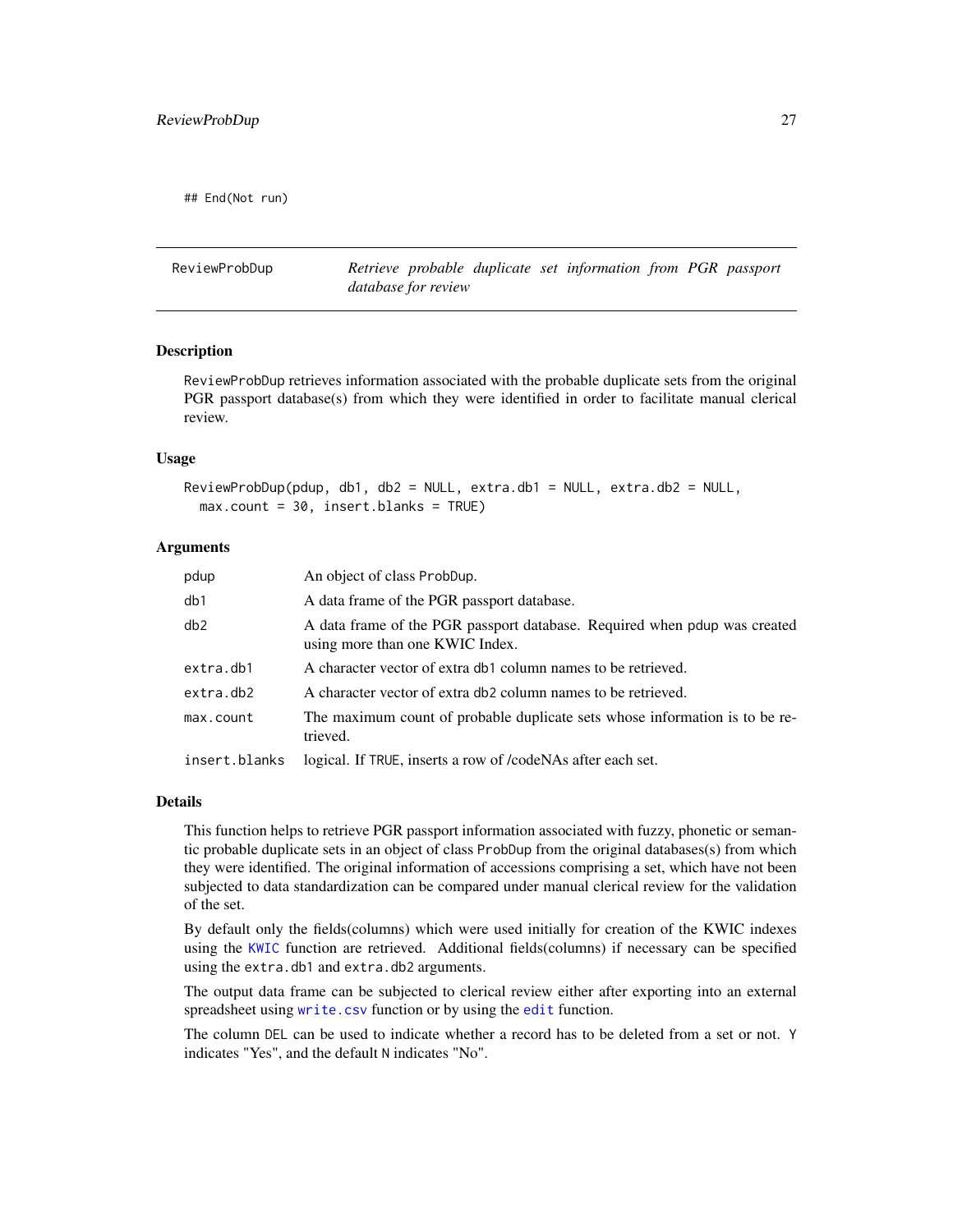# <span id="page-27-0"></span>28 ReviewProbDup

The column SPLIT similarly can be used to indicate whether a record in a set has to be branched into a new set. A set of identical integers in this column other than the default  $\theta$  can be used to indicate that they are to be removed and assembled into a new set.

#### Value

A data frame of the long/narrow form of the probable duplicate sets data along with associated fields from the original database(s). The core columns in the resulting data frame are as follows:

| SET NO       | The set number.                                                                                                    |
|--------------|--------------------------------------------------------------------------------------------------------------------|
| TYPE         | The type of probable duplicate set. 'F' for fuzzy, 'P' for phonetic and 'S' for semantic matching sets.            |
| $K[\star]$   | The KWIC index or database of origin of the record. The method is specified within the square brackets in the colu |
| PRIM_ID      | The primary ID of the accession record from which the set could be identified.                                     |
| IDKW         | The 'matching' keywords along with the IDs.                                                                        |
| DEL          | Column to indicate whether record has to be deleted or not.                                                        |
| SPLIT        | Column to indicate whether record has to be branched and assembled into new set.                                   |
| <b>COUNT</b> | The number of elements in a set.                                                                                   |
|              |                                                                                                                    |

For the retrieved columns(fields) the prefix  $K*$  indicates the KWIC index of origin.

# Note

When any primary ID/key records in the fuzzy, phonetic or semantic duplicate sets are found to be missing from the original databases db1 and db2, then they are ignored and only the matching records are considered for retrieving the information with a warning.

This may be due to data standardization of the primary ID/key field using the function [DataClean](#page-4-1) before creation of the KWIC index and subsequent identification of probable duplicate sets. In such a case, it is recommended to use an identical data standardization operation on the databases db1 and db2 before running this function.

With  $R \le v3.0.2$ , due to copying of named objects by list(), Invalid . internal. selfref detected and fixed... warning can appear, which may be safely ignored.

# See Also

[DataClean](#page-4-1), [KWIC](#page-10-1), [ProbDup](#page-18-1)

```
## Not run:
# Load PGR passport database
GN <- GN1000
# Specify as a vector the database fields to be used
GNfields <- c("NationalID", "CollNo", "DonorID", "OtherID1", "OtherID2")
# Clean the data
GN[GNfields] <- lapply(GN[GNfields], function(x) DataClean(x))
```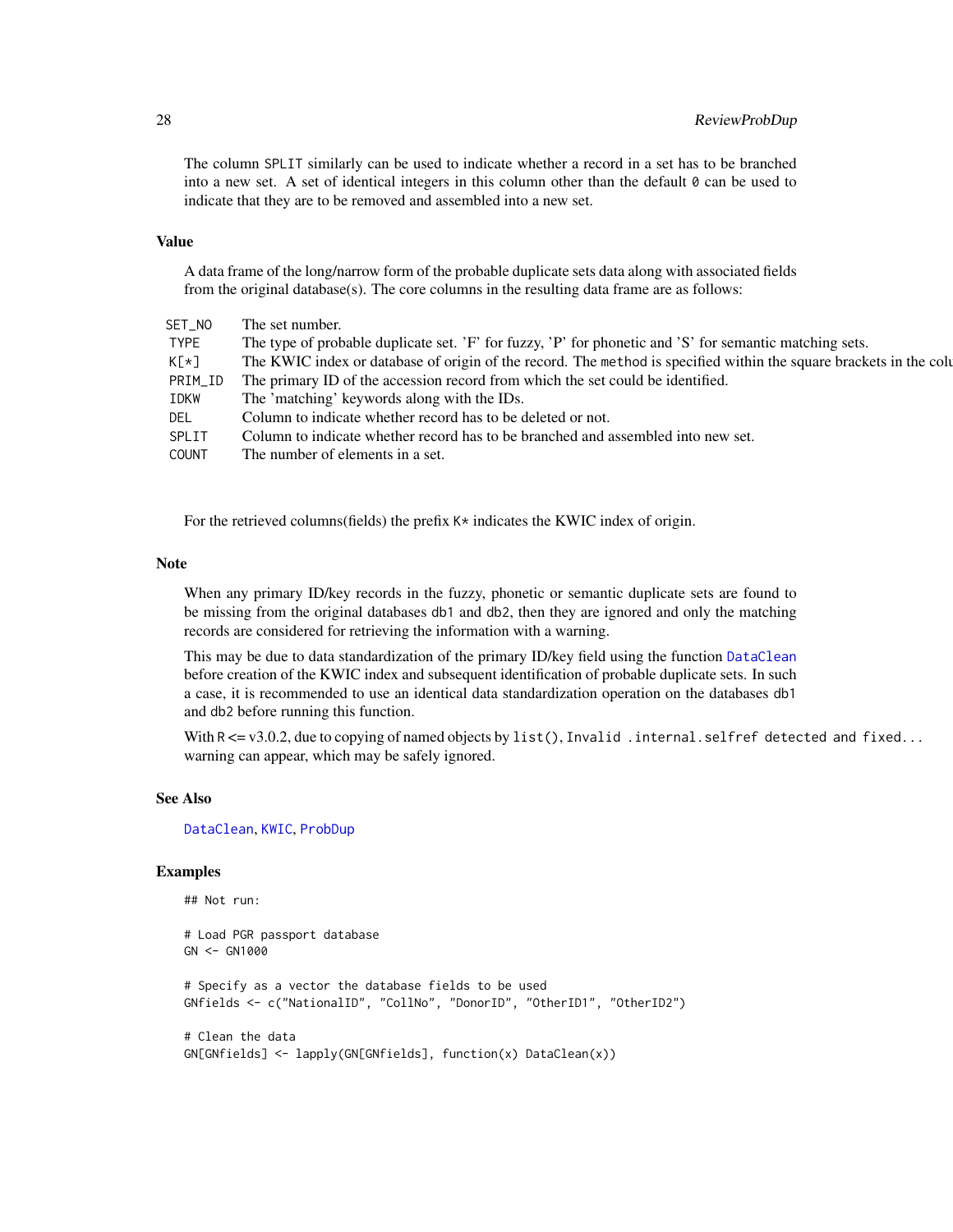```
y1 <- list(c("Gujarat", "Dwarf"), c("Castle", "Cary"), c("Small", "Japan"),
c("Big", "Japan"), c("Mani", "Blanco"), c("Uganda", "Erect"),
c("Mota", "Company"))
y2 <- c("Dark", "Light", "Small", "Improved", "Punjab", "SAM")
y3 <- c("Local", "Bold", "Cary", "Mutant", "Runner", "Giant", "No.",
        "Bunch", "Peanut")
GN[GNfields] <- lapply(GN[GNfields], function(x) MergeKW(x, y1, delim = c("space", "dash")))
GN[GNfields] <- lapply(GN[GNfields], function(x) MergePrefix(x, y2, delim = c("space", "dash")))
GN[GNfields] <- lapply(GN[GNfields], function(x) MergeSuffix(x, y3, delim = c("space", "dash")))
# Generate KWIC index
GNKWIC <- KWIC(GN, GNfields)
# Specify the exceptions as a vector
exep <- c("A", "B", "BIG", "BOLD", "BUNCH", "C", "COMPANY", "CULTURE",
         "DARK", "E", "EARLY", "EC", "ERECT", "EXOTIC", "FLESH", "GROUNDNUT",
         "GUTHUKAI", "IMPROVED", "K", "KUTHUKADAL", "KUTHUKAI", "LARGE",
         "LIGHT", "LOCAL", "OF", "OVERO", "P", "PEANUT", "PURPLE", "R",
         "RED", "RUNNER", "S1", "SAM", "SMALL", "SPANISH", "TAN", "TYPE",
         "U", "VALENCIA", "VIRGINIA", "WHITE")
# Specify the synsets as a list
syn <- list(c("CHANDRA", "AH114"), c("TG1", "VIKRAM"))
# Fetch probable duplicate sets
GNdup <- ProbDup(kwic1 = GNKWIC, method = "a", excep = exep, fuzzy = TRUE,
                 phonetic = TRUE, encoding = "primary",
                 semantic = TRUE, syn = syn)# Get disjoint probable duplicate sets of each kind
disGNdup <- DisProbDup(GNdup, combine = NULL)
# Get the data frame for reviewing the duplicate sets identified
RevGNdup <- ReviewProbDup(pdup = disGNdup, db1 = GN1000,
                          extra.db1 = c("SourceCountry", "TransferYear"),
                          max.count = 30, insert.blanks = TRUE)
# Examine and review the duplicate sets using edit function
RevGNdup <- edit(RevGNdup)
# OR examine and review the duplicate sets after exporting them as a csv file
write.csv(file="Duplicate sets for review.csv", x=RevGNdup)
## End(Not run)
```
<span id="page-28-1"></span>SplitProbDup *Split an object of class* ProbDup*.*

### Description

SplitProbDup splits an object of class ProbDup into two on the basis of set counts.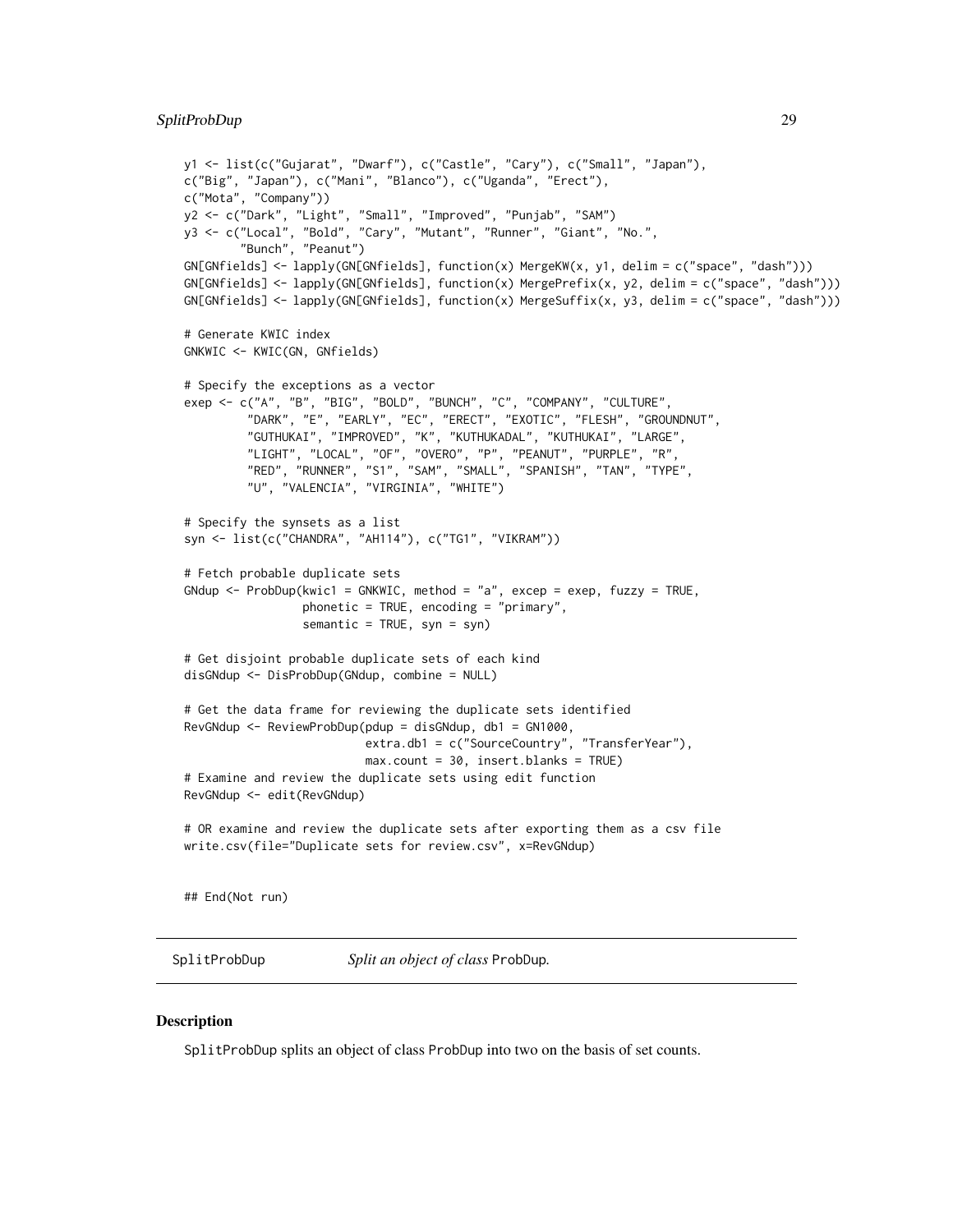#### <span id="page-29-0"></span>Usage

SplitProbDup(pdup, splitat = c(30, 30, 30))

#### Arguments

| pdup    | An object of class ProbDup.                                                  |
|---------|------------------------------------------------------------------------------|
| splitat | A vector of 3 integers indicating the set count at which Fuzzy, Phonetic and |
|         | Semantic duplicate sets in poup are to be split.                             |

# Value

A list with the the divided objects of class ProbDup (pdup1 and pdup2) along with the corrsponding lists of accessions present in each (list1 and list2).

#### See Also

[ProbDup](#page-18-1), [MergeProbDup](#page-13-1)

```
## Not run:
# Load PGR passport database
GN < - GN1000# Specify as a vector the database fields to be used
GNfields <- c("NationalID", "CollNo", "DonorID", "OtherID1", "OtherID2")
# Clean the data
GN[GNfields] <- lapply(GN[GNfields], function(x) DataClean(x))
y1 <- list(c("Gujarat", "Dwarf"), c("Castle", "Cary"), c("Small", "Japan"),
c("Big", "Japan"), c("Mani", "Blanco"), c("Uganda", "Erect"),
c("Mota", "Company"))
y2 <- c("Dark", "Light", "Small", "Improved", "Punjab", "SAM")
y3 \leftarrow c("Local", "Bold", "Cary", "Mutant", "Runner", "Giant", "No.""Bunch", "Peanut")
GN[GNfields] <- lapply(GN[GNfields], function(x) MergeKW(x, y1, delim = c("space", "dash")))
GN[GNfields] <- lapply(GN[GNfields], function(x) MergePrefix(x, y2, delim = c("space", "dash")))
GN[GNfields] <- lapply(GN[GNfields], function(x) MergeSuffix(x, y3, delim = c("space", "dash")))
# Generate KWIC index
GNKWIC <- KWIC(GN, GNfields)
# Specify the exceptions as a vector
exep <- c("A", "B", "BIG", "BOLD", "BUNCH", "C", "COMPANY", "CULTURE",
         "DARK", "E", "EARLY", "EC", "ERECT", "EXOTIC", "FLESH", "GROUNDNUT",
         "GUTHUKAI", "IMPROVED", "K", "KUTHUKADAL", "KUTHUKAI", "LARGE",
         "LIGHT", "LOCAL", "OF", "OVERO", "P", "PEANUT", "PURPLE", "R",
         "RED", "RUNNER", "S1", "SAM", "SMALL", "SPANISH", "TAN", "TYPE",
         "U", "VALENCIA", "VIRGINIA", "WHITE")
# Specify the synsets as a list
```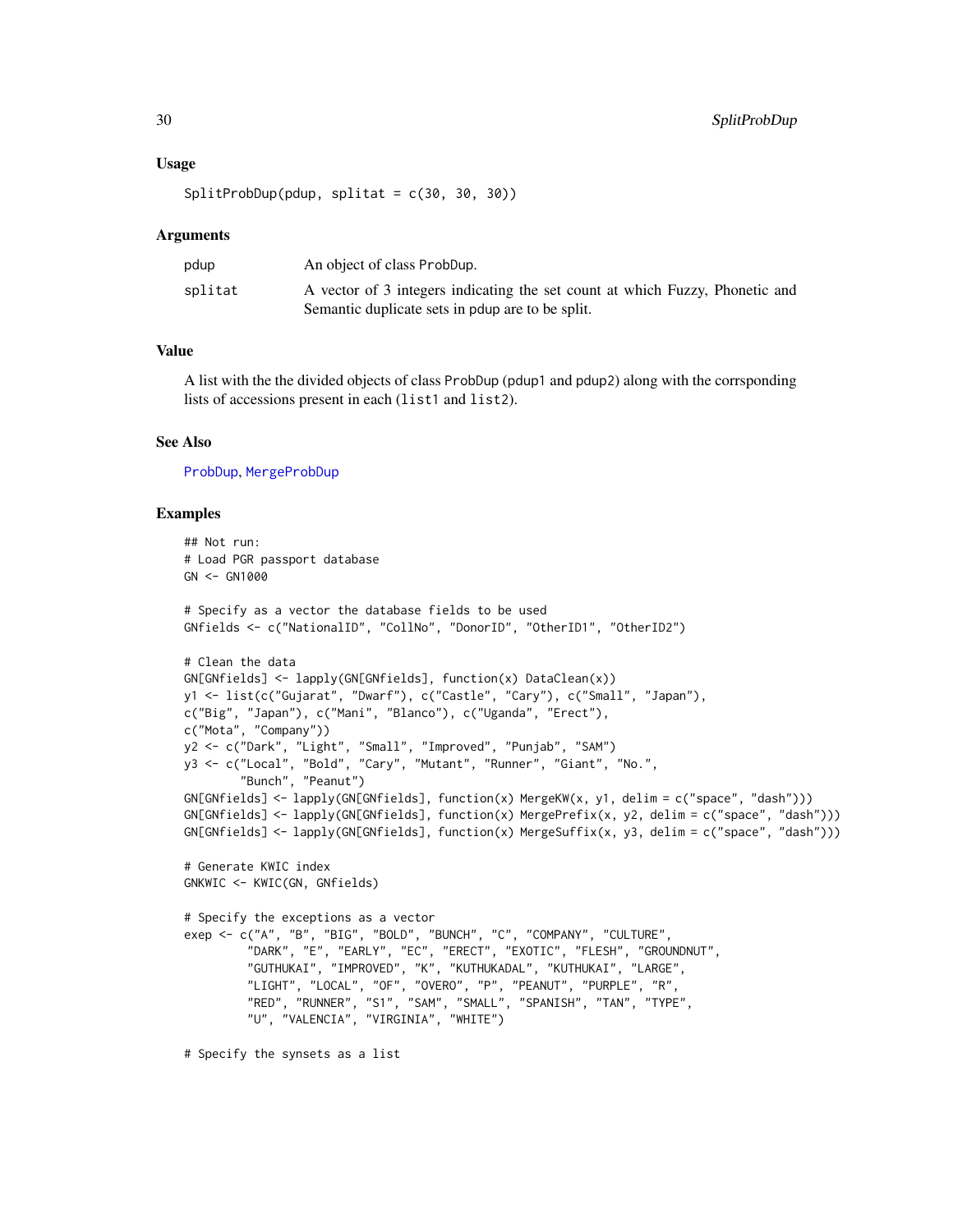# <span id="page-30-0"></span>ValidatePrimKey 31

```
syn <- list(c("CHANDRA", "AH114"), c("TG1", "VIKRAM"))
# Fetch probable duplicate sets
GNdup <- Probability(kwic1 = GNKWIC, method = "a", except = except, fuzzy = TRUE,phonetic = TRUE, encoding = "primary",
                 semantic = TRUE, syn = syn)
# Split the probable duplicate sets
GNdupSplit <- SplitProbDup(GNdup, splitat = c(10, 10, 10))
## End(Not run)
```
ValidatePrimKey *Validate if a data frame column confirms to primary key/ID constraints*

#### Description

ValidatePrimKey checks if a column in a data frame confirms to the primary key/ID constraints of absence of duplicates and NULL values. Aberrant records if encountered are returned in the output list.

#### Usage

ValidatePrimKey(x, prim.key)

### Arguments

| $\mathbf{x}$ | A data frame.                                                                                                                            |
|--------------|------------------------------------------------------------------------------------------------------------------------------------------|
| prim.key     | A character vector indicating the name of the data frame column to be validated<br>for primary key/ID constraints (see <b>Details</b> ). |

# Details

The function checks whether a field(column) in a data frame of PGR passport database confirms to the primary key/ID constraints of absence of duplicates and NULL values. If records with nonconforming values in the column are encountered, they are returned in the output list for rectification.

If multiple fields(columns) are given as a character vector in prim.key field, only the first element will be considered as the primary key/ID field(column).

Cleaning of the data in the input field(column) using the [DataClean](#page-4-1) function with appropriate arguments is suggested before running this function.

It is recommended to run this function and rectify aberrant records in a PGR passport database before creating a KWIC index using the [KWIC](#page-10-1) function.

### Value

A list with containing the following components: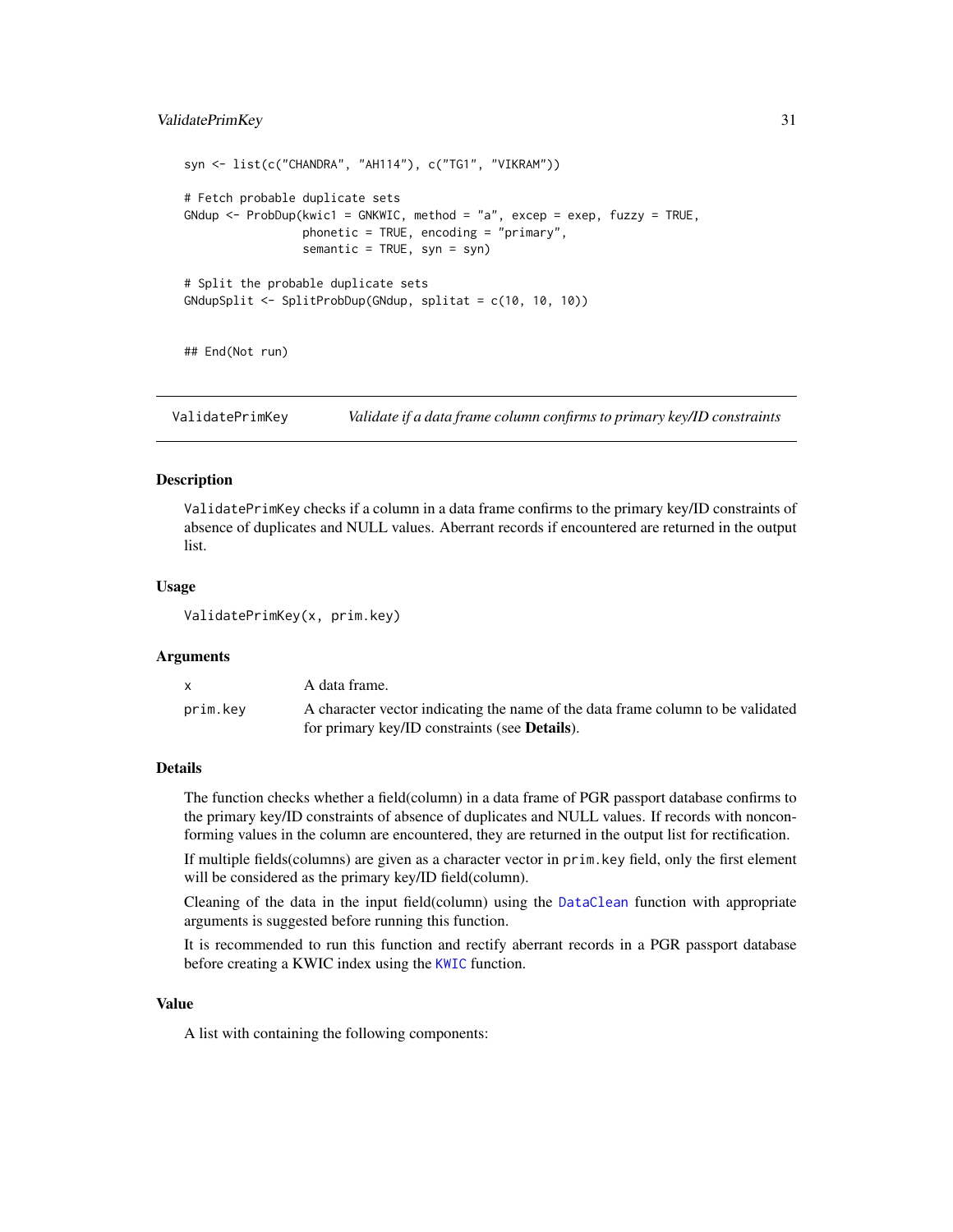# <span id="page-31-0"></span>32 ViewProbDup

message1 Indicates whether duplicated values were encountered in prim.key field(column) of data frame x or not. Duplicates A data frame of the records with duplicated prim.key values if they were encountered. message2 Indicates whether NULL values were encountered in prim.key field(column) of data frame x or not. NullRecords A data frame of the records with NULL prim.key values if they were encountered.

# See Also

[DataClean](#page-4-1), [KWIC](#page-10-1)

#### Examples

```
GN <- GN1000
ValidatePrimKey(x=GN, prim.key="NationalID")
## Not run:
# Show error in case of duplicates and NULL values
# in the primary key/ID field "NationalID"
GN[1001:1005,] <- GN[1:5,]
GN[1001,3] <- ""
ValidatePrimKey(x=GN, prim.key="NationalID")
## End(Not run)
```
ViewProbDup *Visualize the probable duplicate sets retrieved in a* ProbDup *object*

# Description

ViewProbDup plots summary visualizations of accessions within the probable duplicate sets retrieved in a ProbDup object according to a grouping factor field(column) in the original database(s).

# Usage

```
ViewProbDup(pdup, db1, db2 = NULL, factor.db1, factor.db2 = NULL,
 max.count = 30, select, order = "type", main = NULL)
```
#### Arguments

| pdup       | An object of class ProbDup.                                                                                        |
|------------|--------------------------------------------------------------------------------------------------------------------|
| db1        | A data frame of the PGR passport database.                                                                         |
| db2        | A data frame of the PGR passport database. Required when pdup was created<br>using more than one KWIC Index.       |
| factor.db1 | The db1 column to be considered for grouping the accessions. Should be of<br>class character or factor.            |
| factor.db2 | The db2 column to be considered for grouping the accessions. Should be of<br>class character or factor, retrieved. |
| max.count  | The maximum count of probable duplicate sets whose information is to be plot-<br>ted (see <b>Note</b> ).           |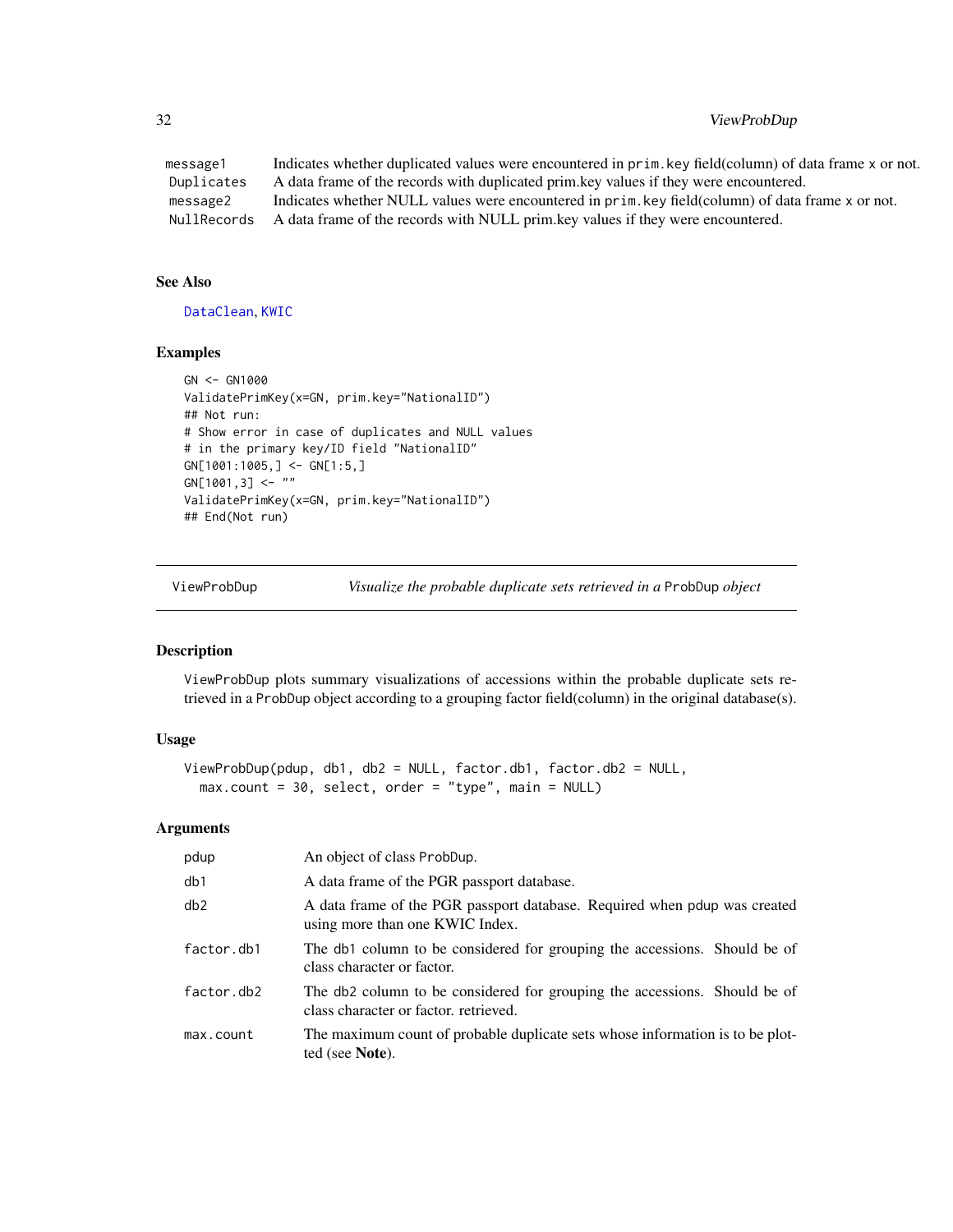# <span id="page-32-0"></span>ViewProbDup 33

| select | A character vector of factor names in factor db and/or factor db 2 to be<br>considered for grouping accessions (see Note). |
|--------|----------------------------------------------------------------------------------------------------------------------------|
| order  | The order of the type of sets retrieved in the plot. The default is "type" (see<br>Details).                               |
| main   | The title of the plot.                                                                                                     |

#### Value

A list containing the following objects:

| Summary1 | The summary data. frame of number of accessions per factor level.                                              |
|----------|----------------------------------------------------------------------------------------------------------------|
| Summary2 | The summary data, frame of number of accessions and sets per each type of sets classified according to factor- |
|          | Summary Grob A grid graphical object (Grob) of the summary visualization plot.                                 |

#### **Note**

When any primary ID/key records in the fuzzy, phonetic or semantic duplicate sets are found to be missing from the original databases db1 and db2, then they are ignored and only the matching records are considered for visualization.

This may be due to data standardization of the primary ID/key field using the function [DataClean](#page-4-1) before creation of the KWIC index and subsequent identification of probable duplicate sets. In such a case, it is recommended to use an identical data standardization operation on the databases db1 and db2 before running this function. For summary and visualization of the set information in the object of class ProbDup by ViewProbDup, the disjoint of the retrieved sets are made use of, as they are more meaningful than the raw sets retrieved. So it is recommended that the disjoint of sets obtained using the DisProbDup be used as the input pdup.

All the accession records in sets with count  $>$  max.count will be considered as being unique.

The factor levels in the factor.db1 and/or factor.db2 columns corresponding to those mentioned in select argument alone will be considered for visualization. All other factor levels will be grouped together to a single level named "Others".

The argument order can be used to specify the order in which the type of sets retrieved are to be plotted in the visualization. The default "type" will order according to the kind of sets, "sets" will order according to the number of sets in each kind and "acc" will order according to the number of accessions in each kind.

The individual plots are made using [ggplot](#page-0-0) and then grouped together using [gridExtra-package](#page-0-0).

# See Also

[ProbDup](#page-18-1), [DisProbDup](#page-5-1), [DataClean](#page-4-1), [ggplot](#page-0-0), [gridExtra-package](#page-0-0)

# Examples

## Not run:

# Method "b and c" #=================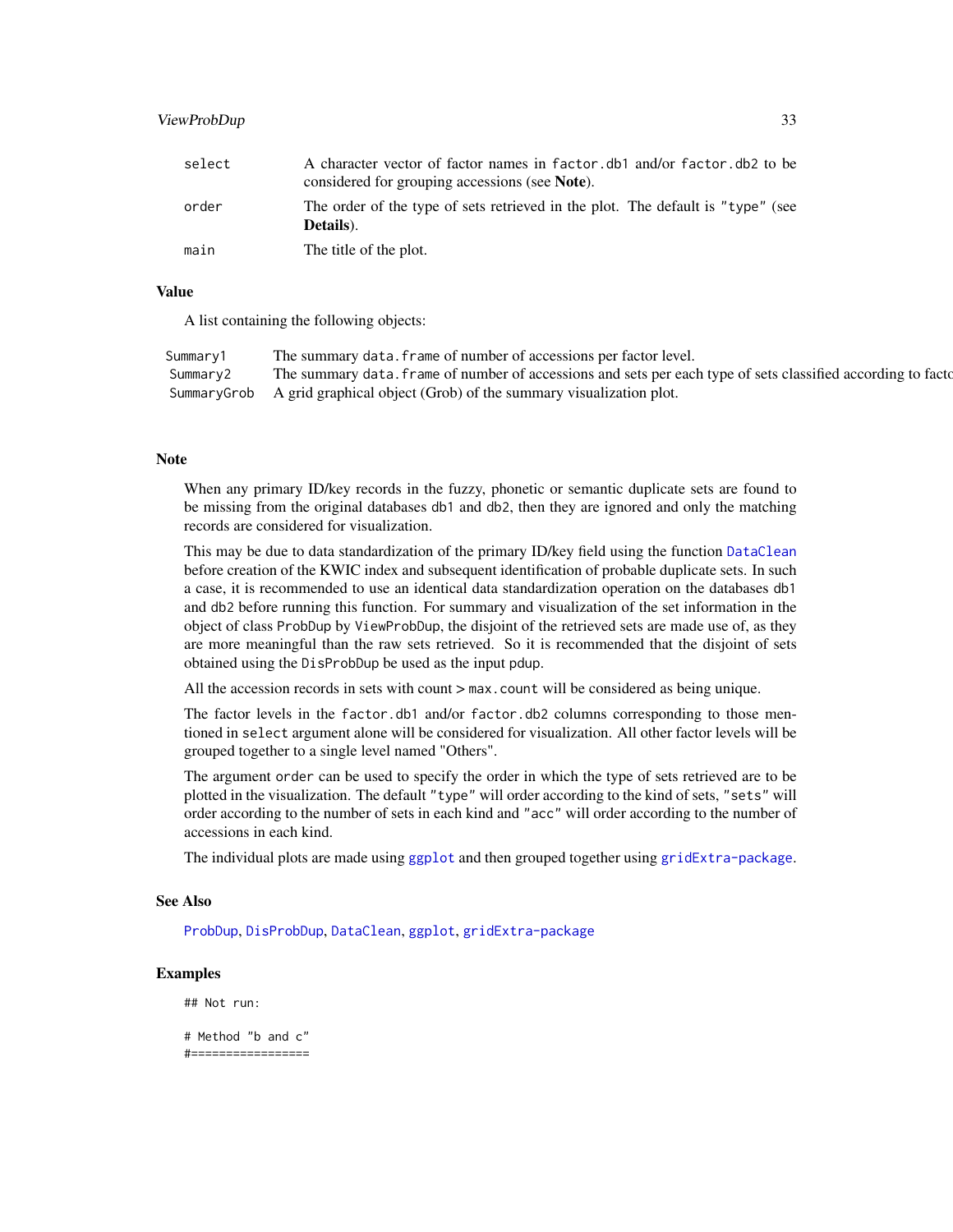```
# Load PGR passport databases
GN1 <- GN1000[!grepl("^ICG", GN1000$DonorID), ]
GN1$DonorID <- NULL
GN2 <- GN1000[grepl("^ICG", GN1000$DonorID), ]
GN2 <- GN2[!grepl("S", GN2$DonorID), ]
GN2$NationalID <- NULL
GN1$SourceCountry <- toupper(GN1$SourceCountry)
GN2$SourceCountry <- toupper(GN2$SourceCountry)
GN1$SourceCountry <- gsub("UNITED STATES OF AMERICA", "USA", GN1$SourceCountry)
GN2$SourceCountry <- gsub("UNITED STATES OF AMERICA", "USA", GN2$SourceCountry)
# Specify as a vector the database fields to be used
GN1fields <- c("NationalID", "CollNo", "OtherID1", "OtherID2")
GN2fields <- c("DonorID", "CollNo", "OtherID1", "OtherID2")
# Clean the data
GN1[GN1fields] <- lapply(GN1[GN1fields], function(x) DataClean(x))
GN2[GN2fields] <- lapply(GN2[GN2fields], function(x) DataClean(x))
y1 <- list(c("Gujarat", "Dwarf"), c("Castle", "Cary"), c("Small", "Japan"),
           c("Big", "Japan"), c("Mani", "Blanco"), c("Uganda", "Erect"),
           c("Mota", "Company"))
y2 <- c("Dark", "Light", "Small", "Improved", "Punjab", "SAM")
y3 <- c("Local", "Bold", "Cary", "Mutant", "Runner", "Giant", "No.",
        "Bunch", "Peanut")
GN1[GN1fields] <- lapply(GN1[GN1fields], function(x) MergeKW(x, y1, delim = c("space", "dash")))
GN1[GN1fields] <- lapply(GN1[GN1fields], function(x) MergePrefix(x, y2, delim = c("space", "dash")))
GN1[GN1fields] <- lapply(GN1[GN1fields], function(x) MergeSuffix(x, y3, delim = c("space", "dash")))
GN2[GN2fields] <- lapply(GN2[GN2fields], function(x) MergeKW(x, y1, delim = c("space", "dash")))
GN2[GN2fields] <- lapply(GN2[GN2fields], function(x) MergePrefix(x, y2, delim = c("space", "dash")))
GN2[GN2fields] <- lapply(GN2[GN2fields], function(x) MergeSuffix(x, y3, delim = c("space", "dash")))
# Remove duplicated DonorID records in GN2
GN2 <- GN2[!duplicated(GN2$DonorID), ]
# Generate KWIC index
GN1KWIC <- KWIC(GN1, GN1fields)
GN2KWIC <- KWIC(GN2, GN2fields)
# Specify the exceptions as a vector
exep <- c("A", "B", "BIG", "BOLD", "BUNCH", "C", "COMPANY", "CULTURE",
          "DARK", "E", "EARLY", "EC", "ERECT", "EXOTIC", "FLESH", "GROUNDNUT",
          "GUTHUKAI", "IMPROVED", "K", "KUTHUKADAL", "KUTHUKAI", "LARGE",
          "LIGHT", "LOCAL", "OF", "OVERO", "P", "PEANUT", "PURPLE", "R",
          "RED", "RUNNER", "S1", "SAM", "SMALL", "SPANISH", "TAN", "TYPE",
          "U", "VALENCIA", "VIRGINIA", "WHITE")
# Specify the synsets as a list
syn <- list(c("CHANDRA", "AH114"), c("TG1", "VIKRAM"))
GNdupc \leq- ProbDup(kwic1 = GN1KWIC, kwic2 = GN2KWIC, method = "c",
```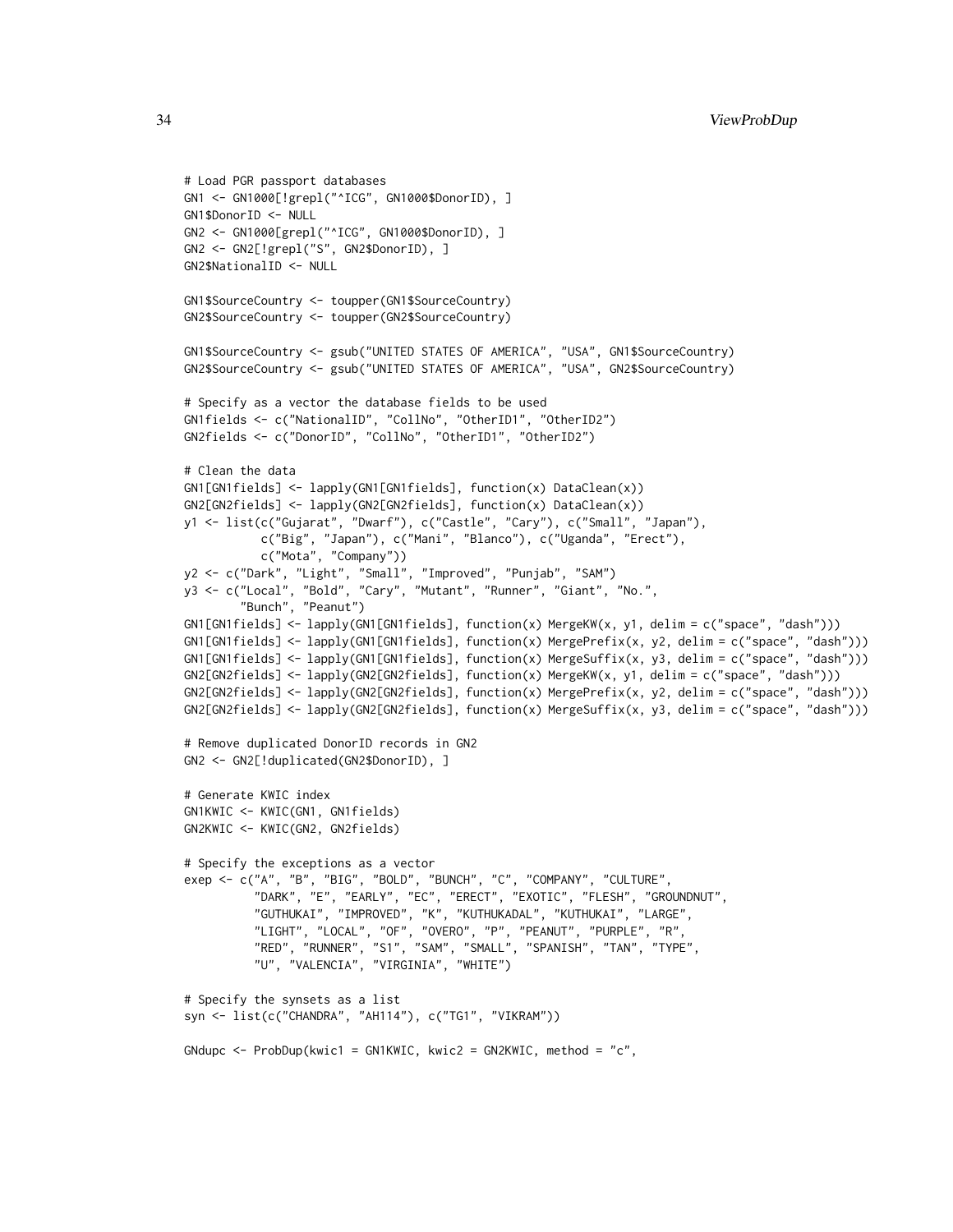$excep = exep, fuzzy = TRUE, phonetic = TRUE,$ encoding = "primary", semantic = TRUE, syn = syn)

GNdupcView <- ViewProbDup(GNdupc, GN1, GN2, "SourceCountry", "SourceCountry", max.count = 30, select = c("INDIA", "USA"), order = "type", main = "Groundnut Probable Duplicates")

## End(Not run)